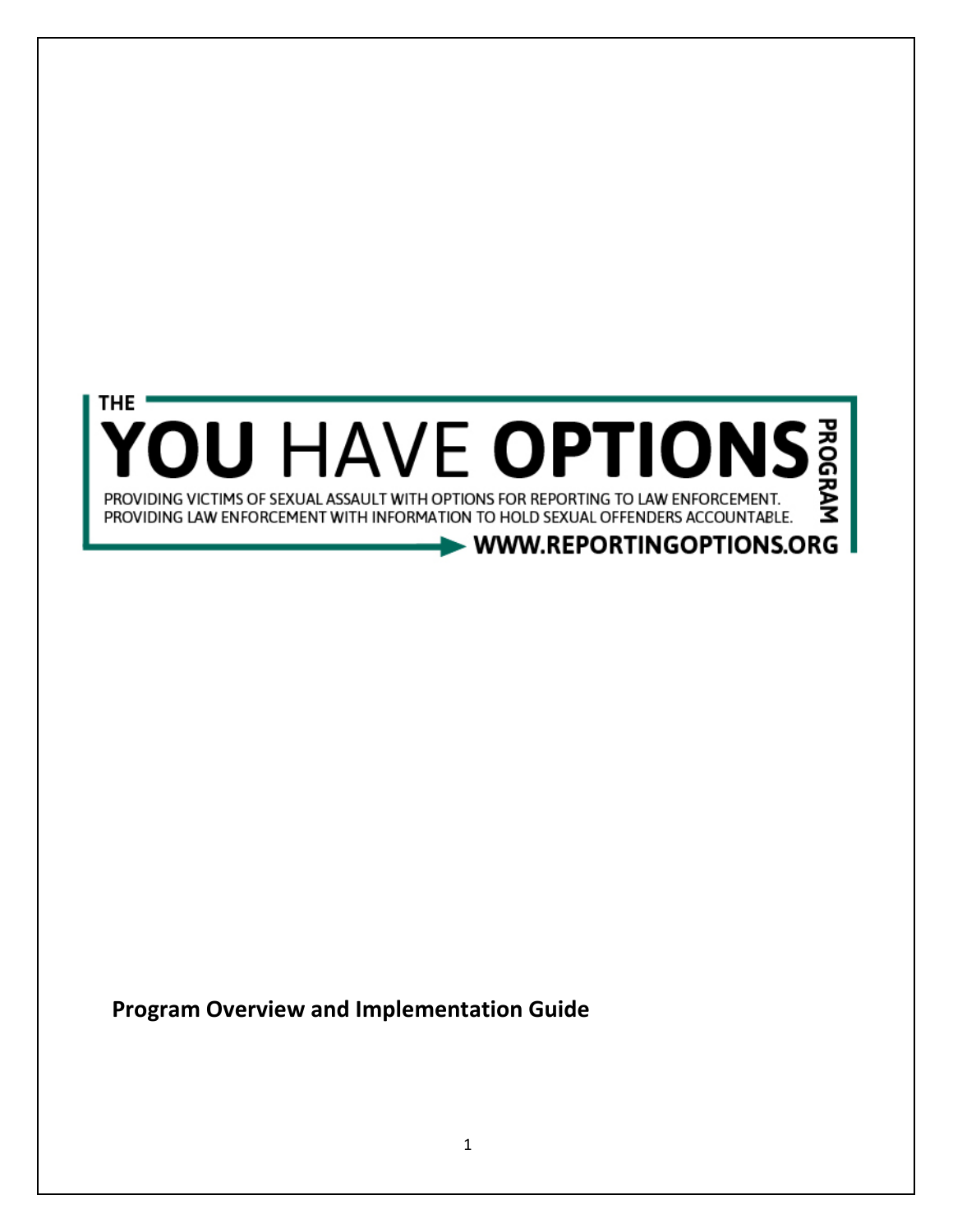### **BACKGROUND**

In late 2009 and early 2010, multiple sexual assaults by strangers were reported to the Ashland, Oregon, Police Department. It was rare to receive information about stranger rapes, let alone several within such a short period of time. In investigating these assaults, investigators found that the victims had usually either withheld information that would identify the offender or provided false information about how the assault had occurred; in each of these cases, the investigators still believed that an assault had occurred, just not exactly in the manner that it had been reported.

Ashland, Oregon, has a population of just over 20,000 permanent residents and an additional 7,000 university students. Tourism and retirement services are key economic factors for the city. News of this string of what were initially categorized as stranger assaults shook the sense of safety of the community, and residents responded with vigils and rallies while the city council formed a committee to review law enforcement's response to sexual assault. Taking a hard look at policies and procedures, the Ashland Police Department realized that the lack of accurate information provided by the victims during the investigations was an indication of victims' mistrust of the legal system; in other words, traditional methods of investigating sexual assaults were actually contributing to an environment that kept victims from feeling safe enough to report the details of their victimization as they were able to remember them. Some victims were reporting incomplete or inaccurate information because they were concerned about not being believed or about not being able to remember details of the event.

Clearly, something needed to change. Investigators collaborated with the administration at the Ashland Police Department and looked closely at the most common problem any police department faces when responding to sexual assaults in its community—the astoundingly low rate of reporting. With this in mind, Ashland Police Department's effort to change the investigation of sexual assaults began with identifying the reasons behind low victim report rates and the high rates of inaccurate information provided by those victims that did report the assaults.

Investigators initiated conversations with sexual assault advocates and other experts in the field of sexual assault investigation, response, and prevention. Victims who did report were asked for their assistance in identifying ways the police department could bring positive change to the reporting process and subsequent investigation. This showed the administration that, in order for its efforts to be successful, the focus would need to be on two specific areas: (1) identifying the barriers to reporting faced by victims, and (2) improving the agency's ability to collect and act on information about serial sexual perpetrators within the community.

Any improvements made to the Ashland Police Department's investigation of sexual assaults needed to be beneficial to both law enforcement and the victims; investigators had to find ways to provide both groups with what they needed. Investigators concluded that when a victim is given the ability to control certain aspects of a sexual assault investigation, both law enforcement and the victim will benefit. Law enforcement benefits when victims are allowed to set the pace and parameters of their case because when a victim feels like a true partner in police efforts, he or she will provide more comprehensive information and participate more fully in the investigative and judicial process. Victims benefit because they are provided with the time they need to make a decision that is right for them, independent of the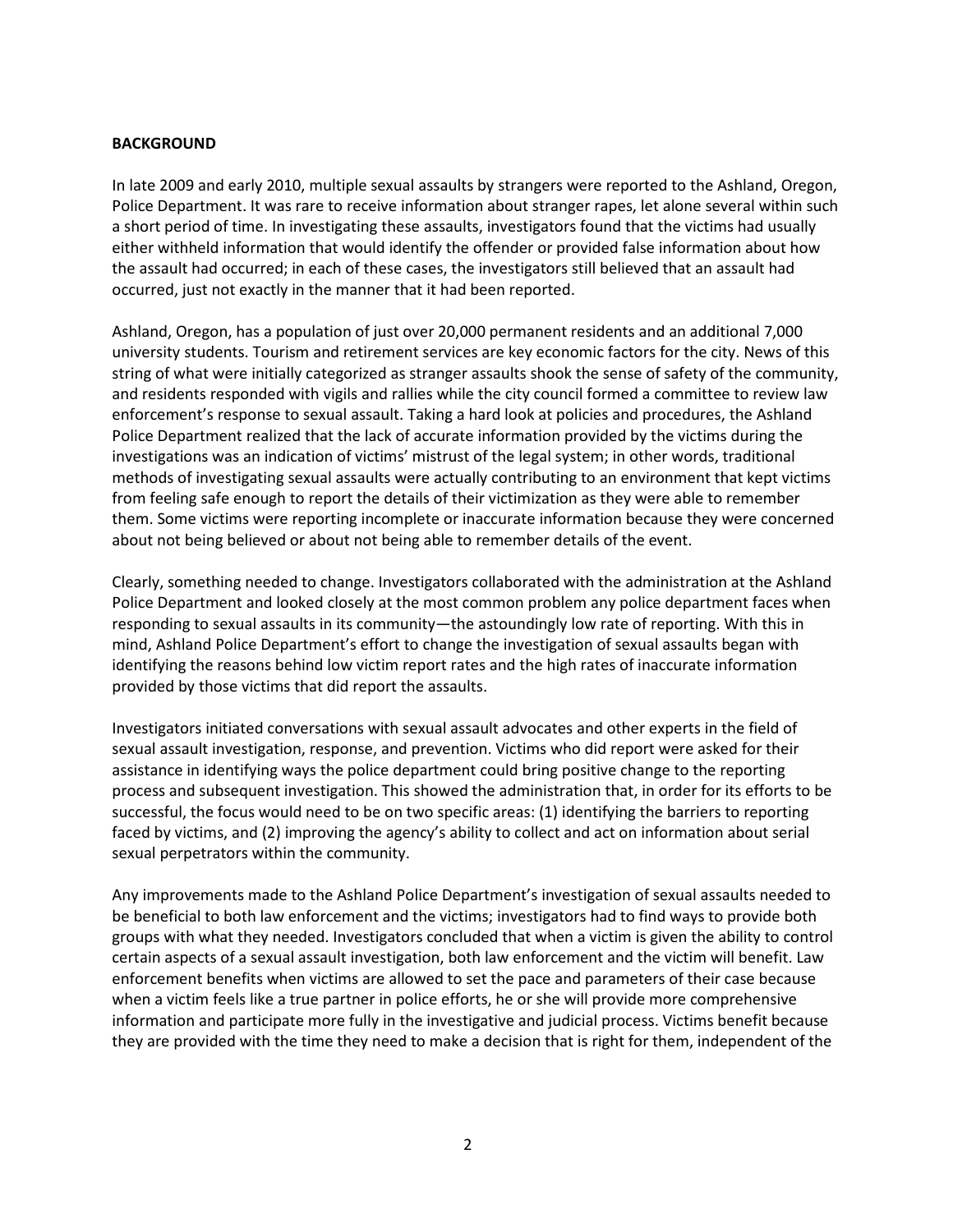needs of the criminal justice system. The result of this victim-centered effort is the You Have Options program.[1](#page-2-0)

A comprehensive description of the program was featured in a report by the White House Office of the Vice President that highlights promising programs funded by VAWA:

You Have Options is based on the idea that if survivors of sexual assault can control certain aspects of an investigation – like who is contacted and whether an arrest is made – they are more likely to report what happened and participate in a prosecution. And that, in turn, means that offenders are more likely to be caught and held accountable. Formalized in 2012 after several years of research and development, the program is the brainchild of Ashland Police Department Detective Carrie Hull, who saw that concerns unique to sexual assault survivors, like the fear of not being believed or having confidentiality violated, often prompted them either not to report or to find other ways to disengage from the criminal justice system. This dynamic, Hull saw, was compounded by the fact that sex offenders often target vulnerable victims who may appear to lack credibility: abusers know these victims often blame themselves (and hence don't report), or are unlikely to be believed if they do report.

You Have Options gives survivors three reporting avenues: they may give an Information Only Report (which involves no investigation beyond a survivor interview or an inquiry, with her consent, into whether an identified assailant may be a serial perpetrator); they may request a Partial Investigation (which involves some further investigation initiated by law enforcement, and might include the collection of evidence such as a rape kit); or a Complete Investigation (which involves a full inquiry whose goal is a criminal prosecution). Investigators pay particular heed to identifying serial sexual predators via investigative strategies specifically tailored for that purpose.

In addition to the three reporting options, the program requires that officers follow a series of survivorcentered protocols. For example, a survivor need not report in person, but can use an online form or ask an advocate to report for her; survivors may provide as much, or as little, information as they choose, taking time to evaluate their options; officers must help a survivor locate advocacy services; a survivor may be accompanied by an advocate or other support person during all phases of the reporting process and investigation; and officers' interview techniques must be trauma-informed. As a result of this program, the Ashland Police Department has seen a 106% increase in sexual assault reports between January [2](#page-2-1)009 to December 2013. $^2$ 

### **GOALS OF THE PROGRAM**

The You Have Options Program has three goals:

- 1) Increase sexual assault reporting by eliminating as many barriers to reporting as possible.
- 2) Increase identification and prosecution of sexual offenders.
- 3) Decrease sexual assault victimization.

<span id="page-2-0"></span> <sup>1</sup> Terry Holderness, Susan Moen, and Carrie Hull, "You Have Options: Improving Law Enforcement's Response to Sexual Assault," The Police Chief 81 (December 2014): 30–33.

<span id="page-2-1"></span><sup>2</sup> http://www.whitehouse.gov/sites/default/files/2014\_vawa\_report.pdf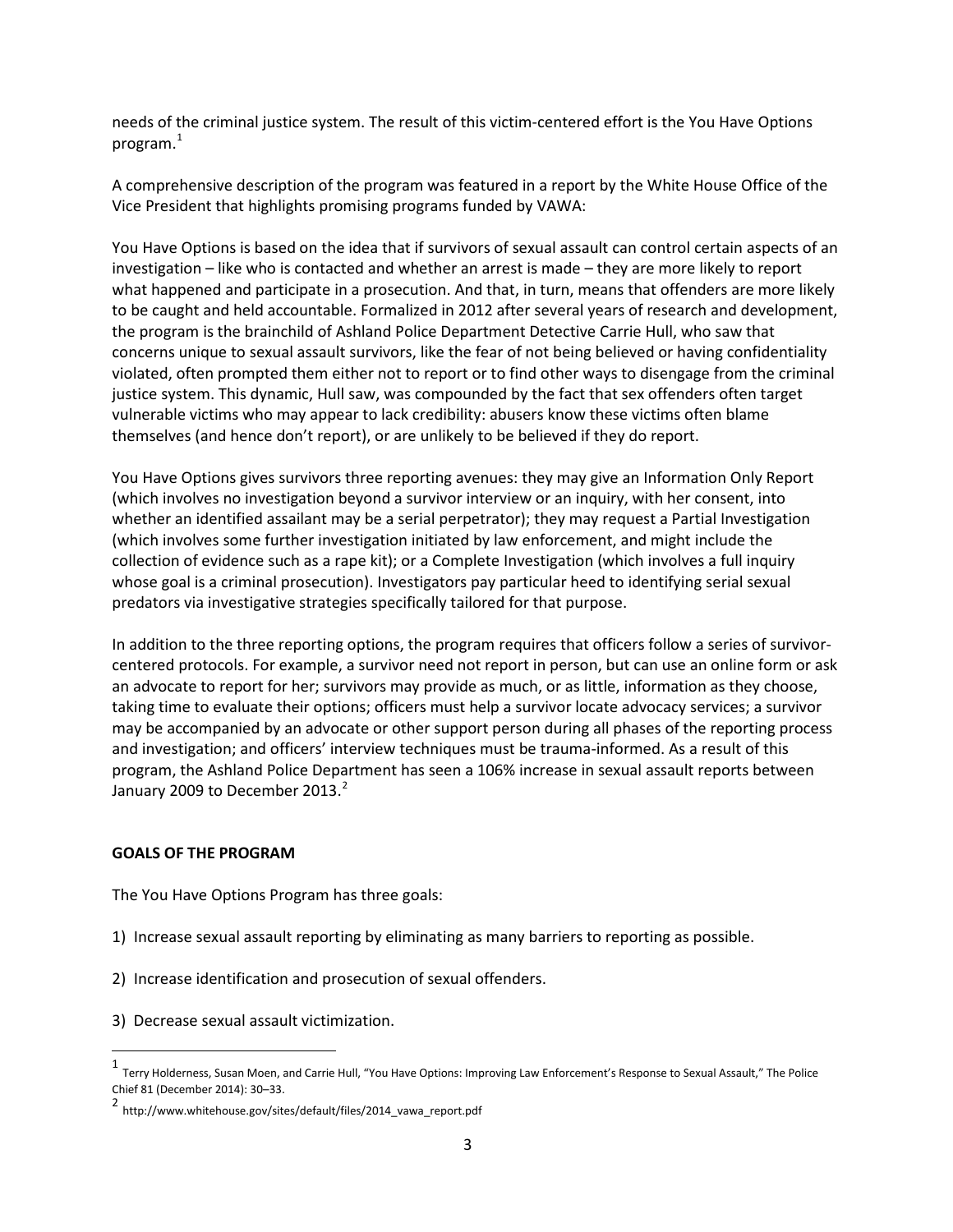### **PURPOSE**

Agencies participating in the You Have Options Program receive training in law enforcement options for sexual assault reporting and best practice law enforcement strategies to assist in the identification and investigation of sexual offenders. These law enforcement agencies recognize the need for a victimcentered and offender-focused response to sexual violence. The traditional law enforcement response to sexual violence tends to discourage sexual assault victims from seeking assistance through the criminal justice system. As a result, often law enforcement doesn't receive the information necessary to hold sexual offenders accountable, and those offenders go on to victimize additional persons.

The You Have Options Program focuses on changing two areas in the law enforcement response to sexual violence: Increasing the number of victims who report to law enforcement, and thoroughly investigating identified offenders for serial perpetration. A small percentage of the population commits a large number of sexual assault offenses. Utilizing the victim-centered and offender-focused strategies of the You Have Options Program allows law enforcement to work collaboratively and gather the information necessary to identify and successfully investigate serial sexual predators.

### **COLLABORATION**

Law enforcement agencies participating in the You Have Options Program mutually agree that sharing best practice techniques, strategies and methods in the field of sexual assault reporting and investigation increases the effectiveness of the law enforcement response to sexual violence. This collaborative approach ensures the sharing of knowledge and resources while reducing the duplication of efforts. To aid in this objective the participating agencies have unrestricted access to the law enforcement portal on the You Have Options Program national website www.ReportingOptions.org for the length of time a signed Memorandum of Understanding remains in effect.

Collaboration between law enforcement and those that are victimized must also occur, both during the reporting process and any subsequent investigation. Participating law enforcement agencies agree that reasonable efforts will be made to address barriers victims face when reporting a sexual assault to law enforcement and when working with law enforcement during an investigation. Each participating agency understands a sexual assault victim's wants and needs may at times be in conflict with the criminal justice process and agree to place the victim's preference first when legally possible to do so.

### **WHAT'S BEING SAID ABOUT THE YOU HAVE OPTIONS PROGRAM**

*"I was given options. I was given validation in telling my story. I said this bad thing happened to me and I was believed. For me that's justice."* 

- Sexual assault victim after reporting to a You Have Options Law Enforcement Agency

"*This is truly compassionate police work and it's also really smart police work."*  - City Councilor Pam Marsh

*"I firmly believe that if every police agency in the country adopted the You Have Options Program model, sexual assault investigation AND prosecution would be radically transformed."*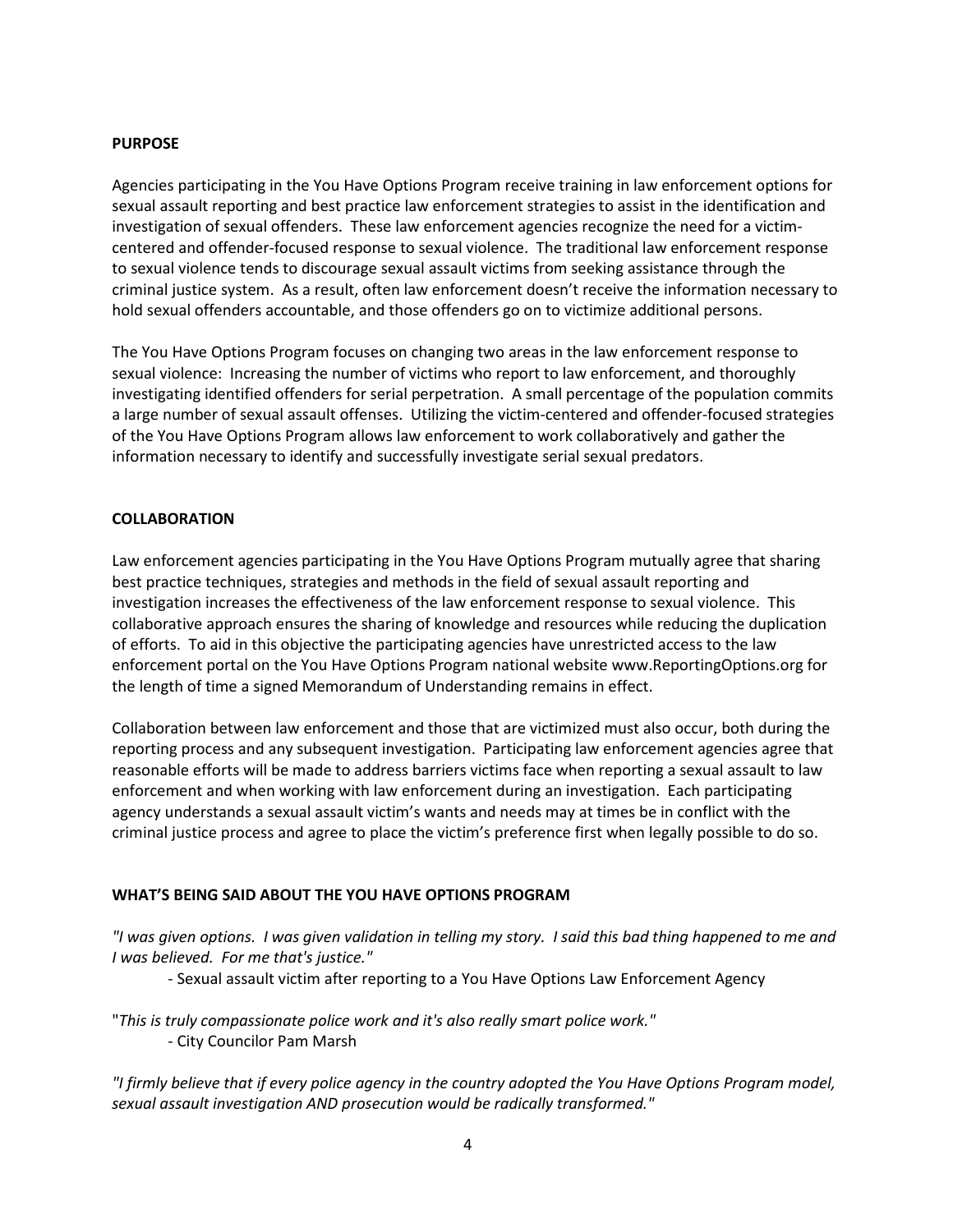### - Dr. David Lisak

*"I wasn't sure in the beginning if I could go to trial but you still put in the effort and now he's in prison. I would never have worked with police without this program. Thank you for changing my mind about cops."* 

- Sexual assault victim after her attacker was sentenced

*"If this format would have been available for my loved one, so much suffering would not have happened during the report and investigation. Helping survivors report holds the potential to save so many from this horrible crime and its aftermath."* 

- Community Member

*"Four out of five rapes that are reported to the police are never prosecuted. Simply unacceptable. We must provide survivors of campus sexual assault with options for reporting to police that are beneficial to both law enforcement and survivors. This will encourage more survivors to come forward to pursue justice and ultimately leave more cooperative witnesses and better information to send to district attorneys to prosecute. The Ashland Police Department in Ashland, Oregon had developed a model for investigating sexual assault that strives to achieve these goals called the You Have Options Program. The department found that by using trauma-informed investigative techniques and allowing victims to provide as much or little information about the assault as they choose, in a time frame that they feel comfortable, the department can actually increase reporting and collect better evidence."*

- New York Senator Senator Kirsten Gillibrand

*"We know that only a small percentage of sexual assaults are reported to the police. Victims believe they will not be treated fairly or will be re-traumatized throughout the process. As more investigators, both law enforcement and campus judicial investigators, are trained in trauma-informed investigative techniques I believe the way we handle campus sexual assault cases will improve. The You Have Options Program, pioneered in Ashland, Oregon, is a good example of how this training works."*

- Cornell University Police Chief Kathy Zoner

*"The You Have Options Program Introductory Session was exceptional. I would like to share that one our sergeants returned from the training and began using FETI interview techniques right away. Our agency had a case prior to the training in which we were not able to gather much information from the survivor. The sergeant reconnected with the survivor and asked if she would sit down and talk with him again. She agreed and we were able to obtain so much more information. The survivor said she felt "heard" and was very pleased with the process."*

- Lieutenant Ava Snyder, UC Berkeley Police Department

*"I am very very impressed with how your department is handling sex crimes. I know lots of officers that think most reports are false and that the real ones are the ones that don't get reported. This can be so frustrating and counter productive. That attitude helps no one. I was happily surprised to see that Ashland is totally different. It's awesome to see that the entire department, including administration, are being offensive on this issue I truly believe that if officers and detectives handled things differently they would be very successful in clearing this silent problem out of their jurisdictions. I am hopeful that all cities around the country will follow suit with your system once they realize that it works. It is so unique."* 

- Sexual Assault Nurse Examiner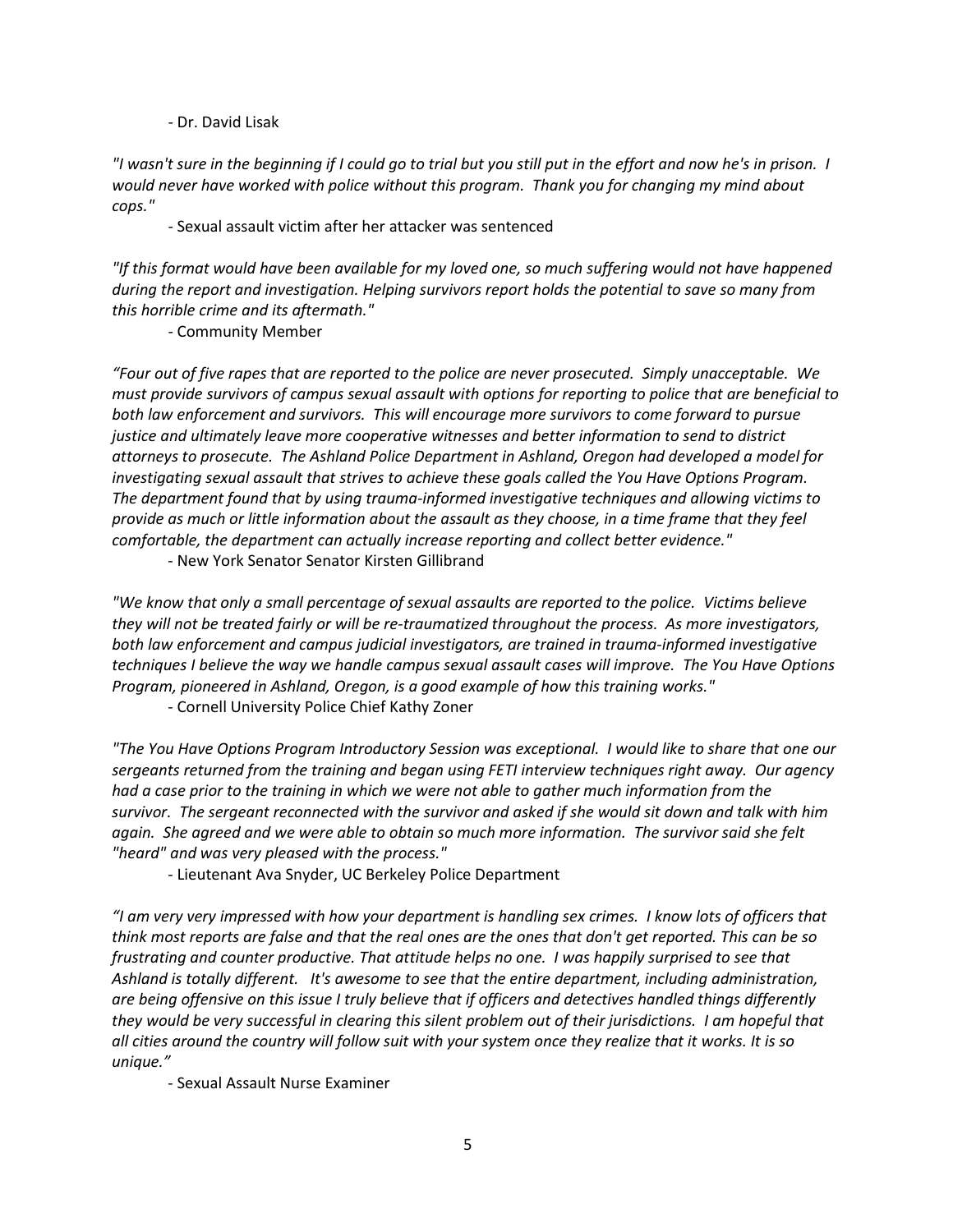### **FUNDING**

At every available opportunity the You Have Options Program will provide training, curriculum and other program materials at low or no cost to all You Have Options Participating Law Enforcement Agencies. The You Have Options Program is designed to have as little impact as possible on the budgets of those who implement the You Have Options Program.

Participating Law Enforcement Agencies commit to fund the following items associated with implementation of the You Have Options Program:

- Designation, training and staff time for a You Have Options Program Administrator(s)
- **•** Designation, training and staff time for a You Have Options Trainer(s)
- **Training of department personnel**
- Online report form submissions
- **Software for You Have Options Database (database provided)**
- **Minor fees associated with national website hosting and maintenance**

## **20 ELEMENTS OF A VICTIM-CENTERED AND OFFENDER-FOCUSED YOU HAVE OPTIONS PROGRAM LAW ENFORCEMENT RESPONSE**

All law enforcement agencies that participate in the You Have Options Program believe in providing victims of sexual assault with as much control over their report and any subsequent criminal investigation as the law allows. Unless legally mandated (e.g., certain instances of domestic violence; when the victim is under 18; when a victim is in continuing physical danger) or in other rare circumstances such as a significant threat to public safety, the following 20 Elements of a Victim-Centered and Offender-Focused You Have Options Law Enforcement Response, at a minimum, shall be offered during every sexual assault report and/or investigation:

# **1. A victim of sexual assault is offered three options for reporting: Information Only, Partial Investigation or Complete Investigation.**

- a. An Information Only Report includes any report of sexual assault where, at the reporting party's request, no investigative process beyond a victim interview and/or a complete or partial Inquiry into Serial Sexual Assault (ISSA) is completed.
- b. A Partial Investigation includes any report of sexual assault where some investigative processes beyond the victim interview and a complete or partial Inquiry into Serial Sexual Assault (ISSA), have been initiated by law enforcement. This may include, but is not limited to, interviewing of witnesses and collection of evidence such as a sexual assault forensic examination (SAFE) kit.
- c. A Complete Investigation includes any report of sexual assault where all investigative procedures necessary to determine if probable cause exists for a criminal sexual assault offense have been initiated and completed.
- d. A sexual assault victim may change from an Information Only report to a Partial or Complete Investigation at any time.
- e. A sexual assault victim may initially request a Complete Investigation and change to a Partial Investigation at any time prior to the conclusion of all investigative processes.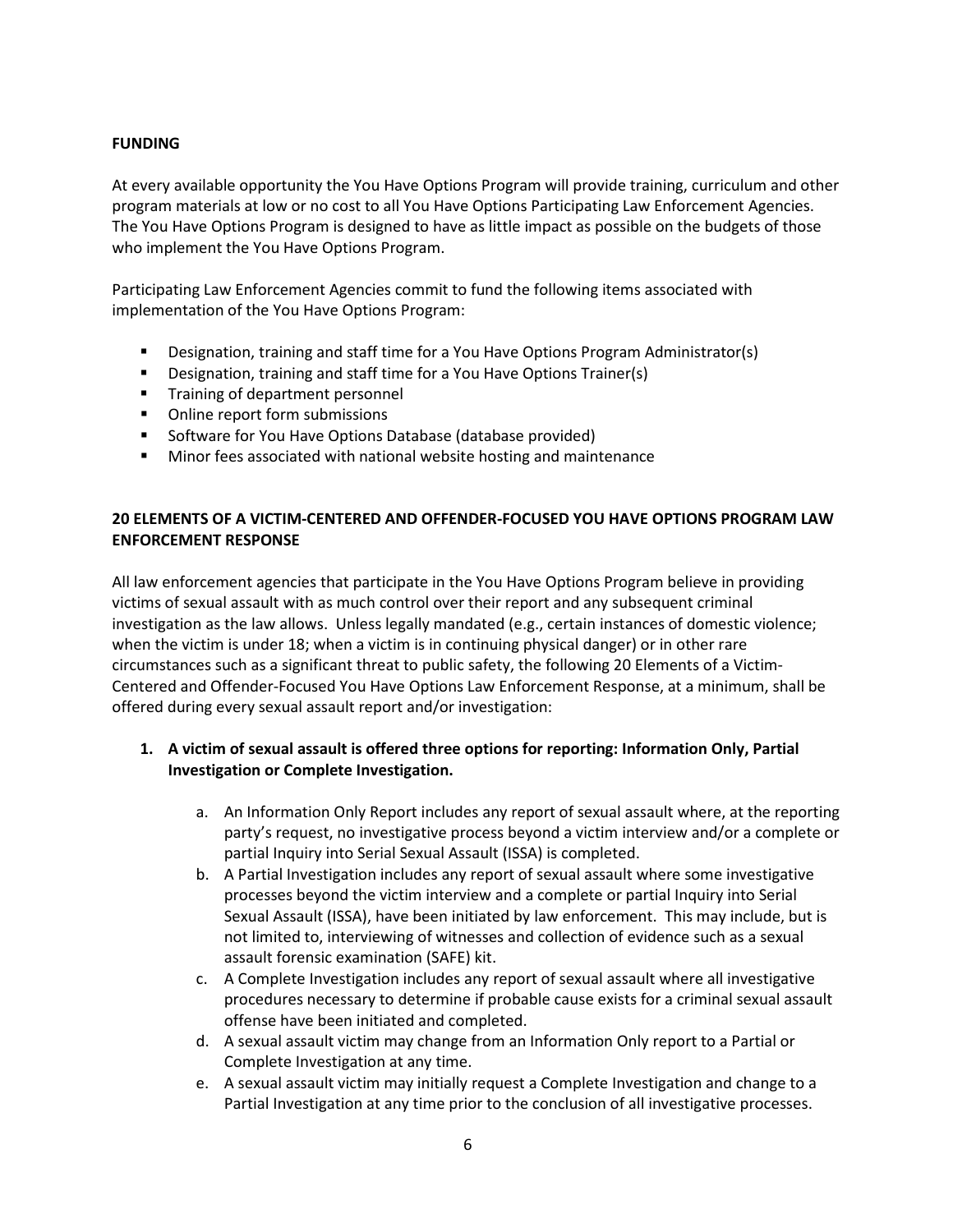- f. It is the recommendation of the You Have Options Program to not list a person as a "suspect" unless all investigative processes have been completed (Complete Investigation), or in the case of a Partial Investigation the investigative processes completed have shown probable cause to believe the crime reported occurred. However, each individual agency may determine how it chooses to list a reported perpetrator in its report writing system (ie Person, Suspect, Involved). A reported perpetrator's known biographical information, such as a name and birth date, shall be included in the report to aid in identifying serial perpetration.
- g. Victims of sexual assault are encouraged to report even if they never intend to pursue criminal charges against the person who assaulted them.

## 2. **A victim or other reporting party may remain anonymous and still have the information they provide documented by a You Have Options Program Law Enforcement Agency.**

- a. Sexual assault information received from any of the reporting options shall be documented in written form and retained in a way that best preserves a victim's options and supports retrieval at a later date to aid in identifying serial sexual perpetration. If legally permissible, no report of sexual assault shall be purged or deleted from a law enforcement agency's records system.
- b. All information received on a reported sexual assault shall be documented regardless of the apparent credibility of the reporter or apparent veracity of the information being provided. Failure to document all available information inhibits the ability of investigators to identify serial sexual perpetration.
- c. Investigating officers shall respect the decision of the reporter and not initiate in-person contact.
- **3. A victim or other reporting party may have questions answered regarding their options for reporting and/or a criminal investigation prior to providing any identifying or incident information to law enforcement.**
- **4. A clear explanation of the reporting process and/or investigative procedures will be provided by a law enforcement officer if requested by the victim.**
	- a. This is facilitated by the website www.ReportingOptions.org and additional victim information sheets provided by the You Have Options Program.
- **5. When making a report there is no requirement to meet in person with a law enforcement officer. For example, a victim or other reporting party may report using an online form or a victim may choose to have a sexual assault advocate report on their behalf.**
	- a. Victims who choose to report through a third-party, such as a sexual assault advocate, maintain their chosen level of confidentiality while still providing to law enforcement important information on serial sexual perpetration. With a victim's permission, law enforcement has the ability to contact the victim through the third-party.
- **6. Reasonable efforts will be made to allow the victim or other reporting party control over the location, time and date where their initial report is made to law enforcement.**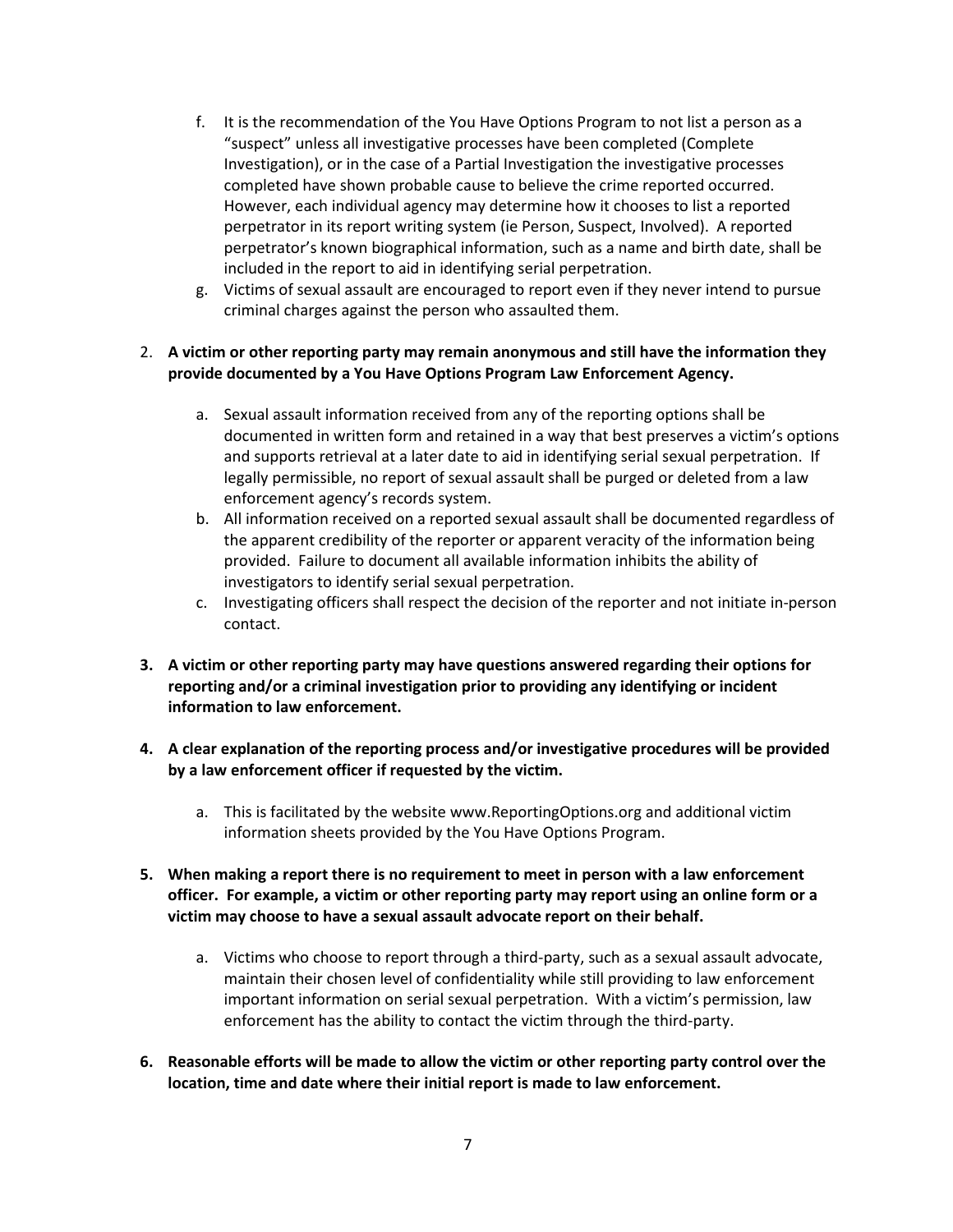a. If accommodations are unable to be made as requested by a victim or reporting party, a clear explanation as to why shall be provided by the law enforcement officer.

## **7. A victim or other reporting party may provide as much, or as little, information as they choose with no time limitations or restrictions on when the information is given to law enforcement.**

a. Information obtained on an incident outside the current statute of limitations shall be documented to assist in identifying serial sexual perpetration and/or in other investigations.

# **8. Law enforcement officers will offer assistance in locating sexual assault advocacy services to every person reporting.**

- a. The physical and mental health and welfare of every victim of sexual assault shall be the priority at all times.
- b. Not all victims of sexual assault request or want the services of a sexual assault advocate, and care should be taken to respect each victim's individual decision.
- c. Additional confidentiality and victim safety concerns should be considered when contacting sexual assault advocacy, particularly in rural communities and/or in communities where the victim may personally know the advocate.

## **9. A victim may be accompanied by a sexual assault advocate or other appropriate support person during all phases of the reporting process and criminal investigation.**

- a. If necessary, a clear explanation will be provided to a victim if his/her selected support person is not appropriate, such as a person who was a witness to the assault.
- **10. A victim, or other reporting party, may end an interview with law enforcement at any time without having to provide a reason.**
- **11. After making a report, a victim or other reporting party will not be pressured to participate in a criminal investigation.**
- **12. Reasonable efforts will be made to meet the needs of the victim and address any barriers the victim faces in providing information to law enforcement during the reporting process.**
	- a. Each victim reporting a sexual assault will have unique needs and circumstances that influence the decision to report. Often law enforcement has means of addressing the reasons why a victim may be hesitant to report. Working in coordination with the sexual assault victim, and his/her advocate if applicable, to identify and address these barriers is a core component of the You Have Options Program.
	- b. Understanding that each victim's individual situation is unique, investigating officers shall attempt to view the reporting process from the victim's perspective and not assume what barriers a victim faces when reporting sexual assault.
	- c. Many barriers such as fear of reporting to a certain gender, lack of transportation to the interview location or hesitancy to enter a law enforcement facility may be readily remedied by law enforcement if known.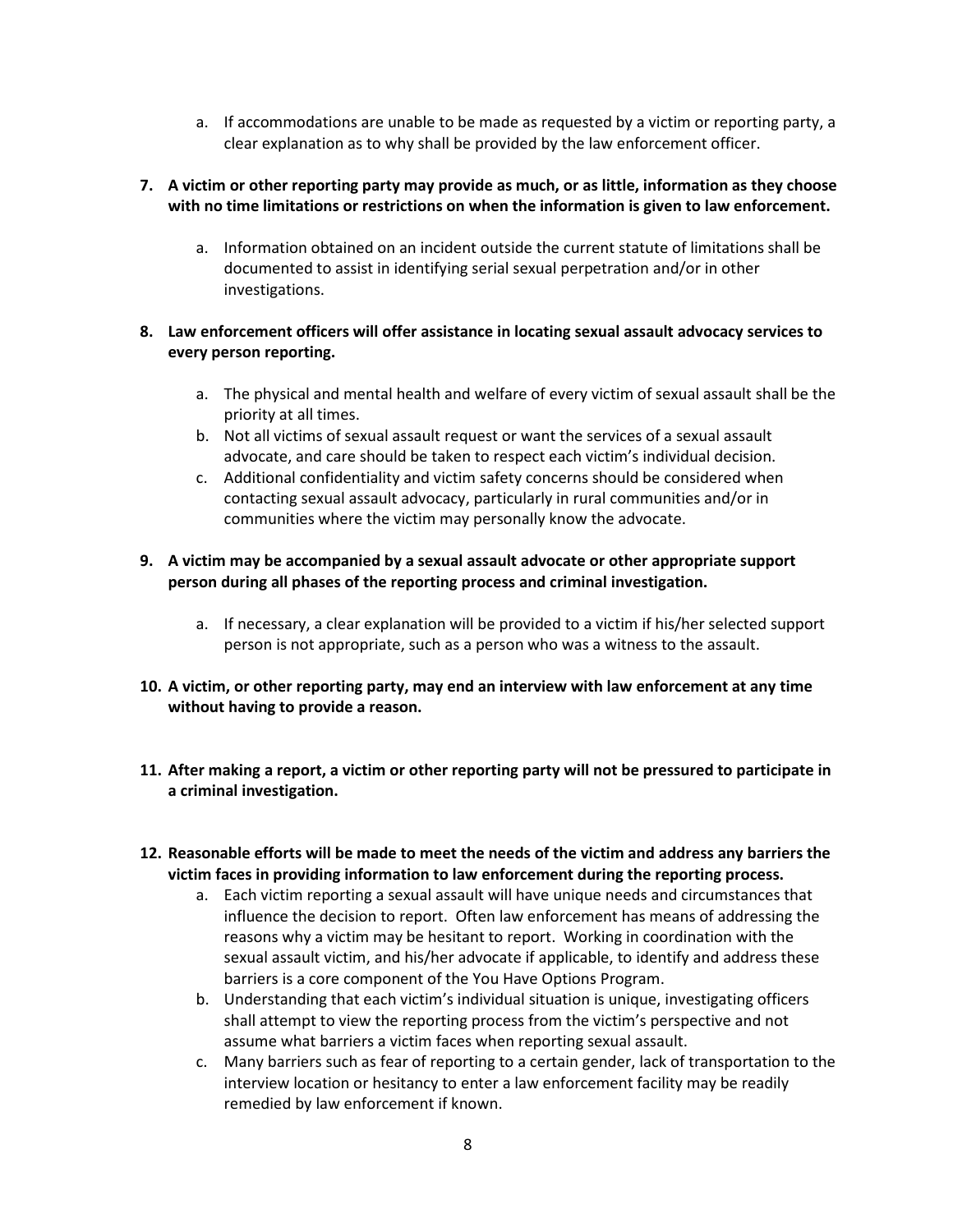d. By addressing the barriers victims face when reporting sexual assault, and thereby increasing the number of sexual assault reports, investigators receive information they would otherwise never have had access to.

## **13. Law enforcement officers will conduct victim interviews in a trauma-informed manner.**

- a. Reasonable efforts shall be made to limit the number of times a victim is interviewed regarding the assault.
- b. The victim's safety, cognitive impairment and mental health shall be taken into consideration prior to any interview.
- c. Victim statements shall be documented in a manner best allowing for an accurate record of the victim's exact statements, not a synopsis of the interviewer's perception of what was said. Paraphrasing can impart a different meaning. It is strongly recommended that, with a victim's consent, all victim interviews be audio and/or video recorded. This method of documentation allows the written record to most accurately reflect the actual words spoken by a victim or reporting party, and removes the chance for inconsistencies between the victim's and interviewer's recall of the interview.

# **14. Reasonable efforts will be made to meet the needs of the victim and address any barriers the victim faces when participating in a sexual assault investigation.**

- a. Each victim of sexual assault will have unique needs and circumstance that influence the decision whether to continue with a criminal investigation. Often law enforcement has means of addressing the reasons why a victim may be hesitant to pursue charges against the person who assaulted them. Working in coordination with the sexual assault victim to identify and address these barriers is a core component of the You Have Options Program.
- **b.** Understanding that each victim's individual situation is unique, investigating officers shall attempt to view the investigative process from the victim's perspective and not assume what barriers a victim faces when participating in a sexual assault investigation.

# **15. A victim's right to keep the assault confidential shall be respected. When legally permissible, no person (outside of a law enforcement agency) shall be notified that the victim has reported without the victim's consent. This includes the interviewing of identified witnesses and perpetrators.**

- a. Investigators shall make reasonable efforts to only initiate processes that will maintain the victim's requested level of confidentiality.
- b. Participating law enforcement agencies who do not have personnel designated as Title IX responsible persons, 20 U.S.C. § 1681(a), (most often non-campus law enforcement agencies) shall be careful to restrict information-sharing with any institution with Title IX mandated reporting requirements for sexual assault, unless the victim consents to the information dissemination after being informed of how the institution's Title IX policy may limit the victim's ability to remain confidential.
- c. Participating law enforcement agencies who do have personnel designated as responsible persons in relation to Title IX (most often campus law enforcement agencies) shall make reasonable efforts to inform persons considering reporting about Title IX requirements that may limit their ability to remain confidential within the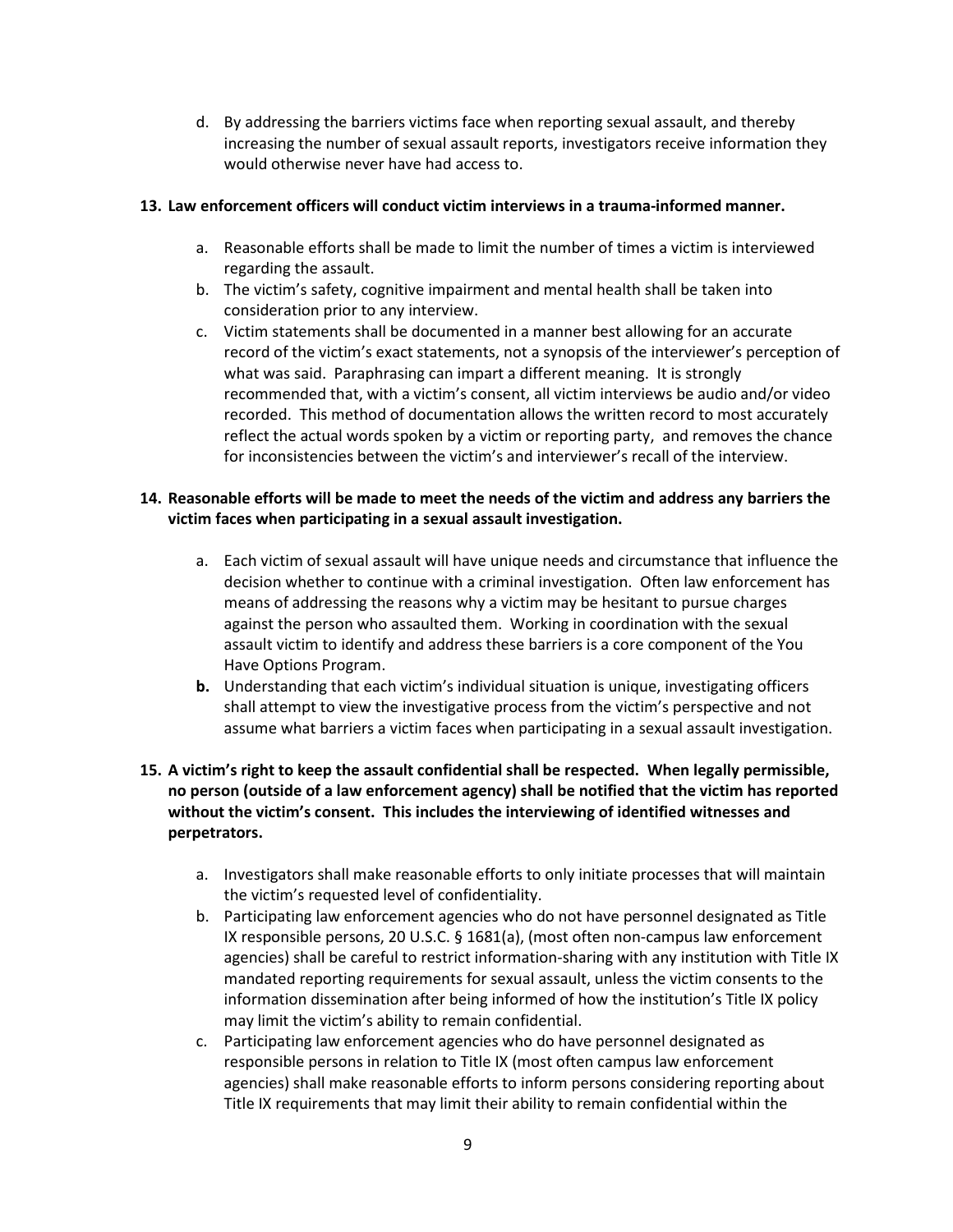campus administrative process. Title IX does not impact a sexual assault victim's ability to remain confidential in the criminal justice process and campus sworn law enforcement shall, when legally able to do so, only initiate processes that maintain the victim's requested level of confidentiality during the criminal process.

- d. Participating law enforcement agencies shall take reasonable steps to inform sexual assault victims prior to a report being made when their requested level of confidentiality may not be legally permissible. For example, listing on the participating agency's "report" page on www.reportingoptions.org common situations (ie domestic violence, child abuse investigations, Title IX requirements) when the participating law enforcement agency may not be able to keep a report confidential.
- e. Non-campus law enforcement agencies are encouraged to share information with appropriate campus personnel regarding reported sexual violence related to that campus when the sharing of that information does not impact the victim's requested level of confidentiality.

# **16. Investigators will utilize strategies to identify and document serial sexual perpetration, such as the Inquiry into Serial Sexual Assault (ISSA).**

- a. Serial perpetration strategies include, but are not limited to: focusing on how a suspect made the victim vulnerable, accessible and appear to lack credibility and identifying those who can corroborate that behavior; identifying witnesses to the victim's and suspect's behavior prior to and after the assault; and identifying opportunities for corroborative intelligence that can reveal motive, premeditation and/or information that may lead an investigator to additional victims.
- b. If reasonably possible, investigative strategies conducted by the investigating officer shall be discussed with the victim prior to their execution.
- **c.** Investigators shall make reasonable efforts to only initiate processes that will maintain the victim's requested level of confidentiality.

# **17. Investigators will collaborate with victims during the investigative process and respect a victim's right to request certain investigative steps not be conducted. Criminal investigations will be conducted at a pace set by the victim, not the law enforcement officer.**

- a. At a victim's request, reasonable efforts will be made to collect and store evidence regardless of the victim's decision on whether to proceed with charges or participate in a Complete Investigation.
- b. Investigating officers will keep victims of sexual assault informed regarding the status of the investigation.
- c. Victims will be informed that no case can proceed to arrest or referral to an office of prosecution until the investigative process is complete.
- **18. A victim may disengage from a criminal investigation at any time prior to an arrest being made or the case being referred to an office of prosecution. There is no requirement that an explanation be given by the victim to law enforcement.**
- **19. If legally permissible and probable cause exists for a crime, no arrest or referral to an office of prosecution will occur without the consent of the victim. All You Have Options Law**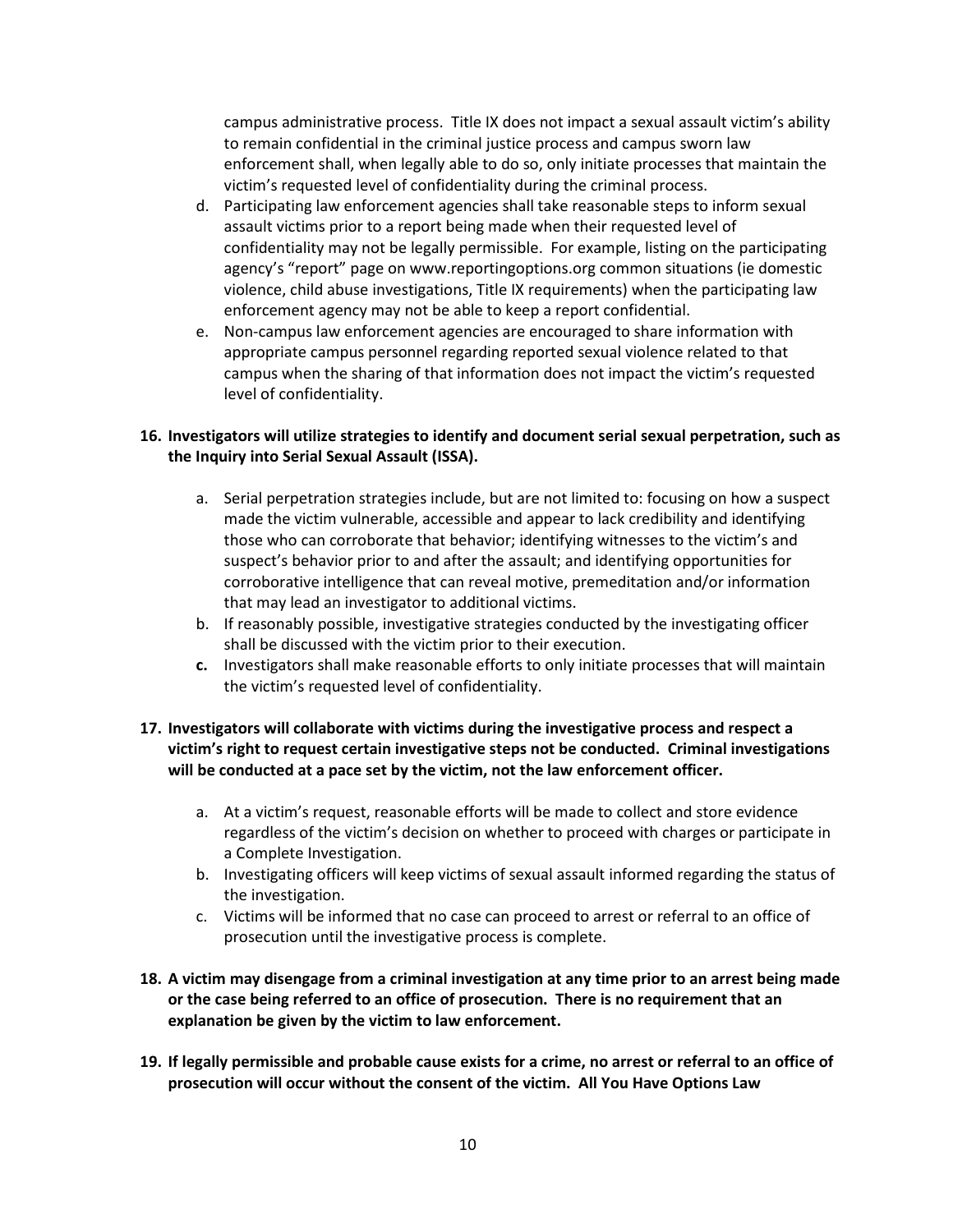**Enforcement Agencies respect the choice of every victim who reports a sexual assault, and understand that justice is not the same for every person who is victimized.**

- a. Investigating officers shall offer options and not advice or directives. For example, it is never appropriate for any officer to tell a victim that they should cooperate with an investigation in order to prevent the sexual offender from assaulting others. The responsibility to not harm is the offender's, not the victim's.
- **20. Criminal investigations that do not result in arrest or referral to an office of prosecution will be classified as "inactive", or the individual agency's equivalent, unless found baseless or false, allowing for the investigation to be re-opened in the future at a victim's request and/or if additional information is discovered.**

In addition to the 20 Elements of a Victim-Centered and Offender-Focused You Have Options Law Enforcement Response all You Have Options Participating Law Enforcement Agencies commit to:

- Prioritize medical and advocacy resources for every victim who reports a sexual assault, regardless of their decision to prosecute the offender and/or choice to assist law enforcement with an investigation.
- Provide non victim-blaming education to community members within the agency's jurisdiction on the importance of sexual assault reporting and the reality of sexual assault perpetration, to include education on why an increase in the number of sexual assault reports should be viewed as a reflection of a more accurate picture of victimization.
	- Focus shall be on how sexual offenders target victims who are vulnerable, accessible and appear to lack credibility because often such victims are unlikely to report to law enforcement, and if they do report they may not be believed. Identification and documentation of serial sexual offending is a way to combat this manipulation by the offender of both the victim and the traditional criminal justice system.
	- Caution shall be used when providing any community education regarding risk reduction strategies, to avoid shifting the focus from the offender's responsibility to not commit a sexual assault. For example, risk reduction strategies should be framed by how the perpetrator targets victims (i.e. intoxicated and/or isolated persons) instead of how a victim's behavior allowed an assault to occur (i.e. a victim consumed alcohol and therefore made herself/himself available to a perpetrator).
- **The Train and hold accountable every member of the participating agency, sworn and non-sworn,** for the same victim-centered and offender focused response as outlined in the Memorandum of Understanding.
	- Investigating officers are expected to view the sexual assault incident and any additional relating factors from the victim's perspective and circumstances instead of their own.
	- Investigating officers are expected to maintain a level of understanding in regards to: Collaboration with advocacy, barriers to reporting, using the language of nonconsensual sex in reporting writing, increased barriers faced by marginalized populations, reasons victims provide false information, the reality of false reporting, trauma-informed victim interviewing, the impact of Title IX on victim confidentiality, investigative strategies, sexual assault dynamics and serial perpetration. The You Have Options Program will provide no-cost curriculums on these training areas and/or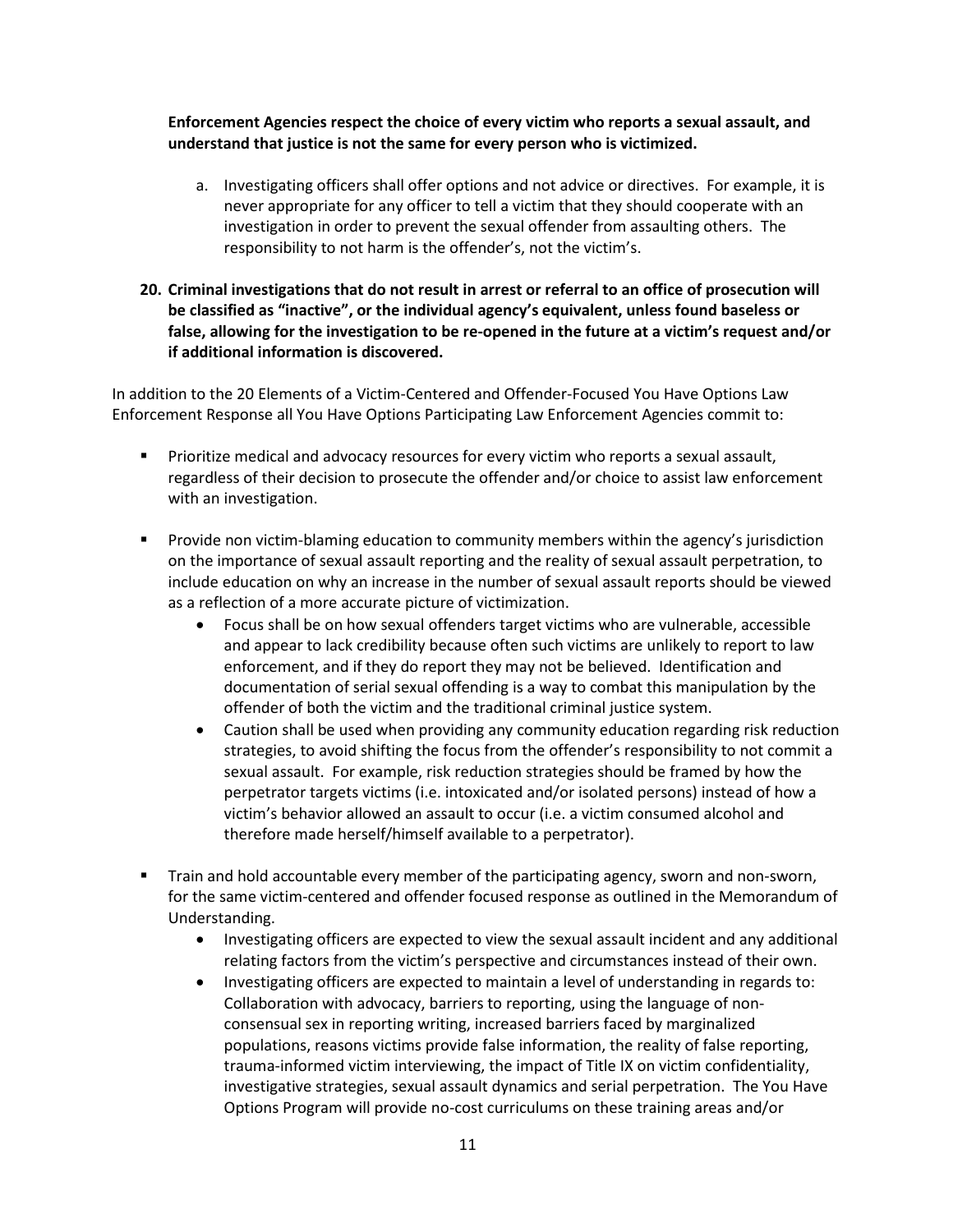provide resource information for endorsed instructors and organizations that can offer advanced instruction on these areas to agency personnel.

- **Promote an environment within their agency in which victims of sexual assault are not judged or** blamed for their assault and instead are treated with dignity, sensitivity and courtesy.
- Not polygraph victims reporting a sexual assault. A polygraph examination of a victim shall not be requested, required, or conducted as a condition for proceeding with the investigation of the crime.
- Not arrest any person for filing a false report of sexual assault without evidence beyond a recantation to support the false report charge. Additionally, Participating Law Enforcement Agencies agree that if corroboration does exist, careful consideration will be given prior to initiating an arrest for false report. The Participating Agency understands that often evidencesupported false reports are the result of emotional problems and false report arrests deter other victims of sexual assault from reporting. Consideration of these factors should be made in cases where no reported perpetrator was named and/or impacted by the false report.
- **If all identifying alternative options other than an immediate arrest of a victim for criminal activity** he/she engaged in related to the assault.
- Not require any victim of sexual assault to sign a waiver stating they do not want to participate in an investigation.
- Not list any victim who chooses to disengage from the reporting and/or investigative process as "uncooperative."
- Gather data on each report and/or investigation of sexual assault reported to the Participating Agency utilizing the database provided by the You Have Options Program, or an equivalent database already in use by the Participating Agency. Database requirements will be clearly outlined by the You Have Options Program.
- **Provide four (4) quarterly reports of requested data to the You Have Options Program Manager** from the database provided by the You Have Options Program. The You Have Options Program will not release any information from the data provided by the Participating Agency that will identify the Participating Agency in relation to the data without the express permission of the Participating Agency.
- Participate in a local Sexual Assault Response Team (SART) if available.

### **RECOMMENDED BEST PRACTICES**

The following are recommended best practices, and while not required for program participation, should be carefully considered by all You Have Options Program Participating Agencies:

**Working with Community-Based Advocacy**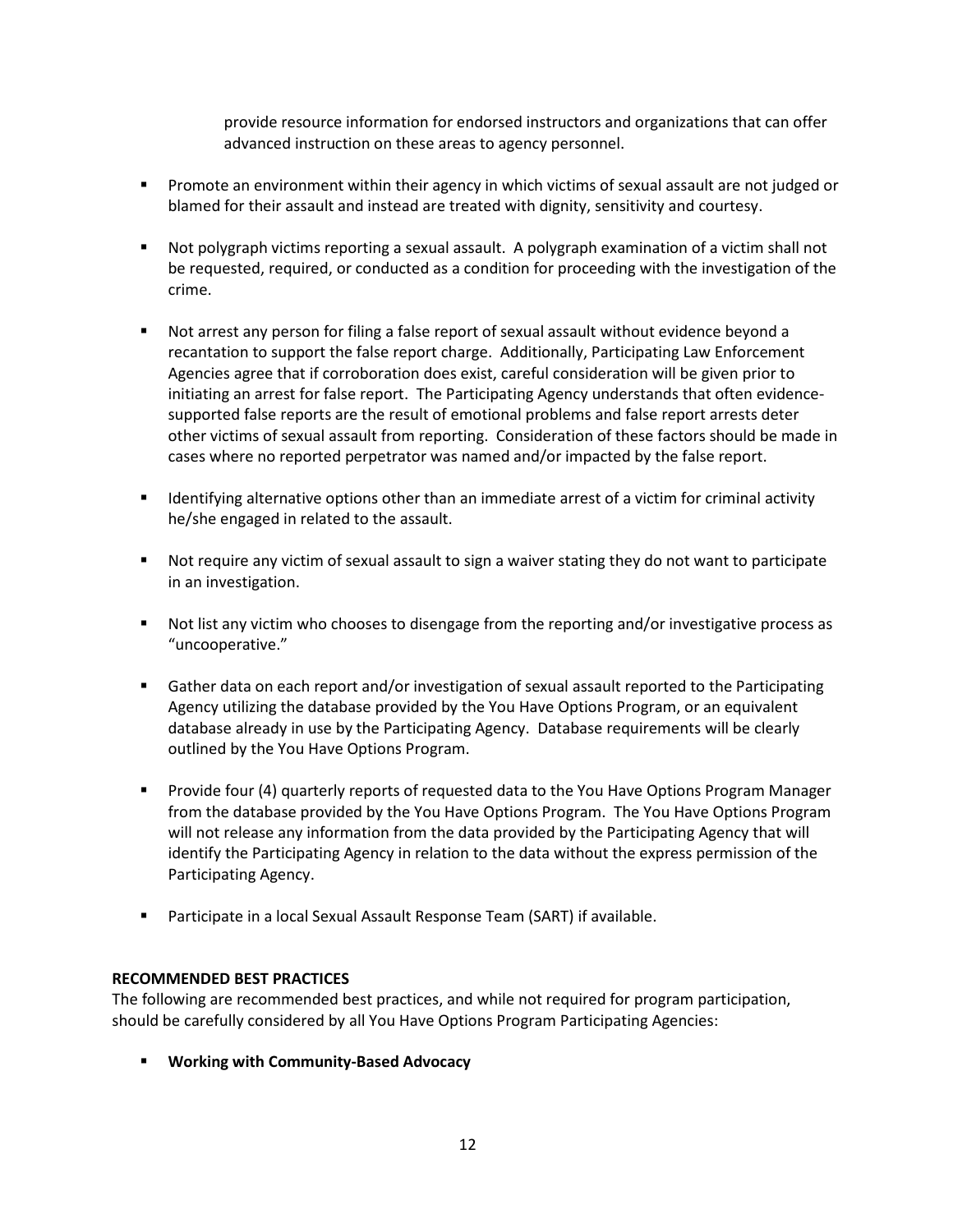While there is no requirement for You Have Options Participating Law Enforcement Agencies to coordinate their responses to sexual violence with advocacy agencies within their jurisdiction, doing so is strongly recommended. The availability of a community-based advocate who is not associated with the criminal justice process (i.e. advocates within an office of prosecution or law enforcement agency) for sexual assault victims cannot be overstated. Participating Agencies that work on strengthening their relationship with community-based advocacy, and other available advocacy resources, will benefit as victims often test the law enforcement reporting process by first seeking out information via advocacy. Advocates who are familiar with the You Have Options reporting and investigative process will be better equipped to provide accurate options to sexual assault victims. Training as a team of law enforcement and advocacy together is encouraged as a way to facilitate the building of this important professional relationship between law enforcement and advocacy.

#### **Soft Interview Room**

Participating Agencies are encouraged to provide a room specifically designed to facilitate comfort during the victim interview and any additional investigative meetings. Standard interview rooms may reinforce a victim's belief they are the one being investigated or that the interview is more of an interrogation. Participating Agencies are encouraged to provide photographs of their "soft" interview rooms for placement on the Participating Agencies page on www.ReportingOptions.org as an additional way to show victims the steps the Participating Agency is taking to facilitate their comfort during the reporting and investigative process.

### **F** Forensic Experiential Trauma Interview (FETI)

Participating Agencies are encouraged to train their personnel in the Forensic Experiential Trauma Interview for use in victim interviewing. Developed by Russell Strand, a retired U.S. Army CID special agent and the current chief of the Family Advocacy Law Enforcement Training Division at the U.S. Army Military Police School, this interviewing technique reduces the inaccuracy of information obtained during the interview process and enhances the understanding of the victim's experience, taking into account how stress and trauma impact memory. The You Have Options Program will assist all Participating Agencies in locating opportunities for their personnel to receive training on this method of interviewing.

#### **Retention of Sexual Assault Evidence**

Participating Agencies are encouraged to adopt a policy for collecting, processing and storing forensic sexual assault evidence that focuses on the retention of evidence to preserve victim and investigative options and assist in the identification of serial sexual offenders. The You Have Options Program will provide policy examples at the request of any Participating Agency.

### **Outside of Jurisdiction Reports**

Participating Agencies are strongly encouraged to never turn away a victim who initiates a sexual assault report when it is determined the incident they are reporting occurred in another jurisdiction. In these instances, best practice is to either initiate a "courtesy report" or directly assist the victim with their report to the jurisdiction of incident. Participating Agencies are expected to understand victims often do not understand law enforcement venue requirements and when told they need to report to another agency, may conclude instead that law enforcement does not want their information. Too often these victims never report to the agency they were referred to. By taking a "courtesy report" or assisting the victim with the report to the jurisdiction of incident, the law enforcement agency is affirming for the victim that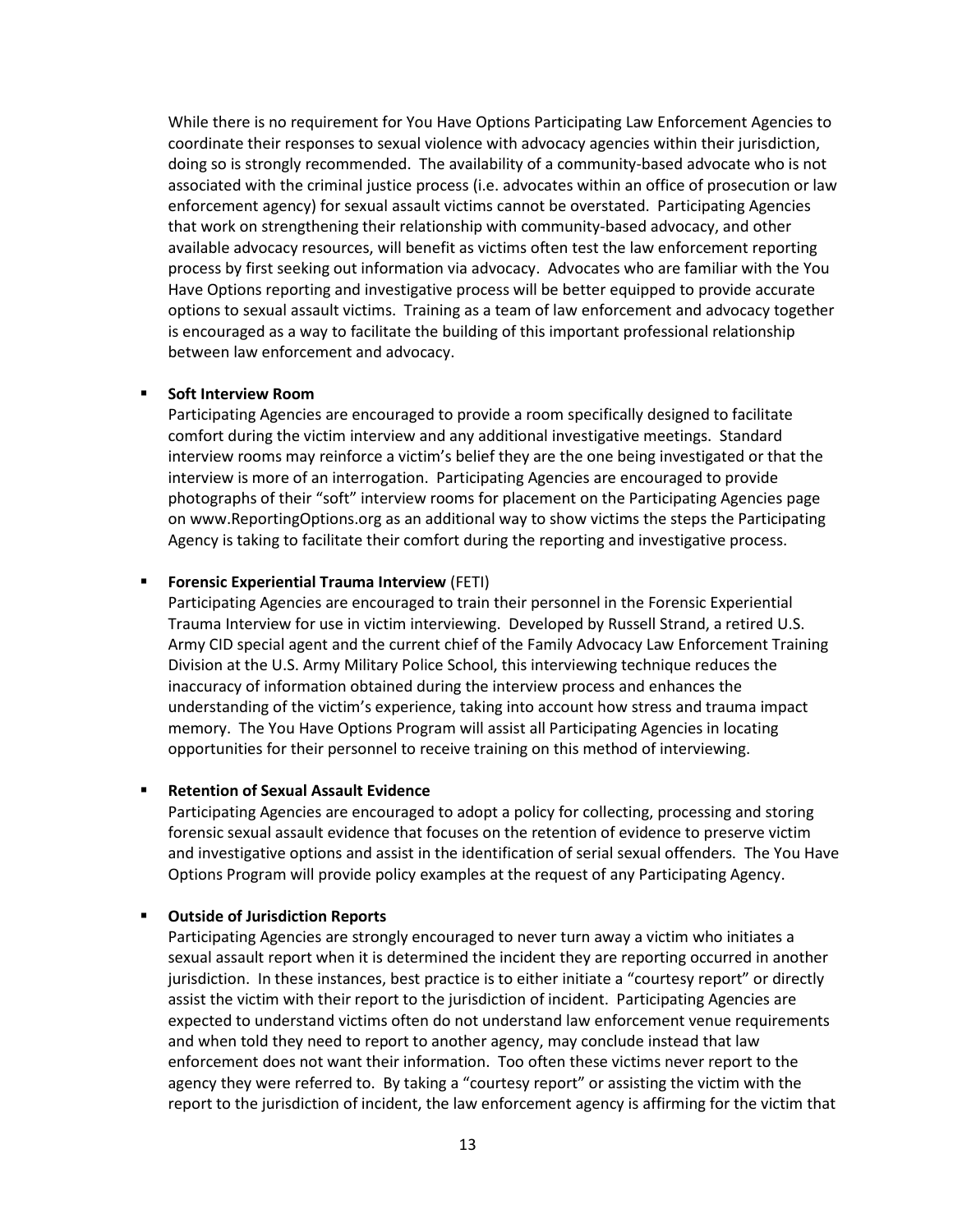his/her information is important; this may keep the victim engaged in the criminal justice process.

## **IMPLEMENTATION OF THE YOU HAVE OPTIONS PROGRAM**

A law enforcement agency is designated as a certified You Have Options Program Participating Agency only after demonstrating a discernible and meaningful commitment to the elements of the program. Certification as a You Have Options Program Participating Law Enforcement Agency does not occur until the steps in a Implementation Action have been successfully completed and confirmed by the You Have Options Program Manager or their designee. The Implementation Action is a process undertaken directly by a law enforcement agency's Program Administrator and the You Have Options Program Manager.

The implementation process begins with a law enforcement agency signing the You Have Options Program Memorandum of Understanding which demonstrates their intent to participate in the program. At the successful conclusion of the implementation process a designee of the You Have Options Program will sign the same Memorandum of Understanding thereby designating the agency as a Certified You Have Options Program Participating Law enforcement Agency.

The implementation process a law enforcement agency undergoes prior to becoming a certified You Have Options Program Participating Agency provides assurance to victims of sexual assault that those law enforcement agencies listed within the You Have Options Program are all equally committed to providing options for both sexual assault reports and investigations within their agencies. Additionally, this process seeks to ensure that all participating agencies are in fact implementing or already offering the elements of the program. Law enforcement agencies that claim to be participants of the program without adhering to the program elements decrease the benefits to those participating agencies that have committed to a more positive and effective law enforcement response for victims of sexual assault. For this reason, law enforcement agencies that do not demonstrate actual participation with the program will not be accepted in the You Have Options Program.

To remain certified as a You Have Options Participating Law Enforcement Agency each agency is obligated to offer sexual assault victims the program elements as allowed by law. As such, participating agencies should move through the implementation process at a pace that truly allows their department personnel to understand and consistently offer the program elements to sexual assault victims. In order to provide the most effective program to all participating agencies, those that willfully disregard the purpose of the You Have Options Program will be removed from the national website and lose their certification.

The following checklists are provided to aid in implementation of the You Have Options Program and assist agency administrators and trainers with determining if their agency is ready to be listed on ReportingOptions.org as a Certified You Have Options Program Participating Law Enforcement Agency. It is suggested to only mark the box next to each item when it is actually true for your agency or the task is completed. There are no time limitations on implementing the You Have Options Program and agencies are encouraged to move through the process in a manner that works best for their individual jurisdiction.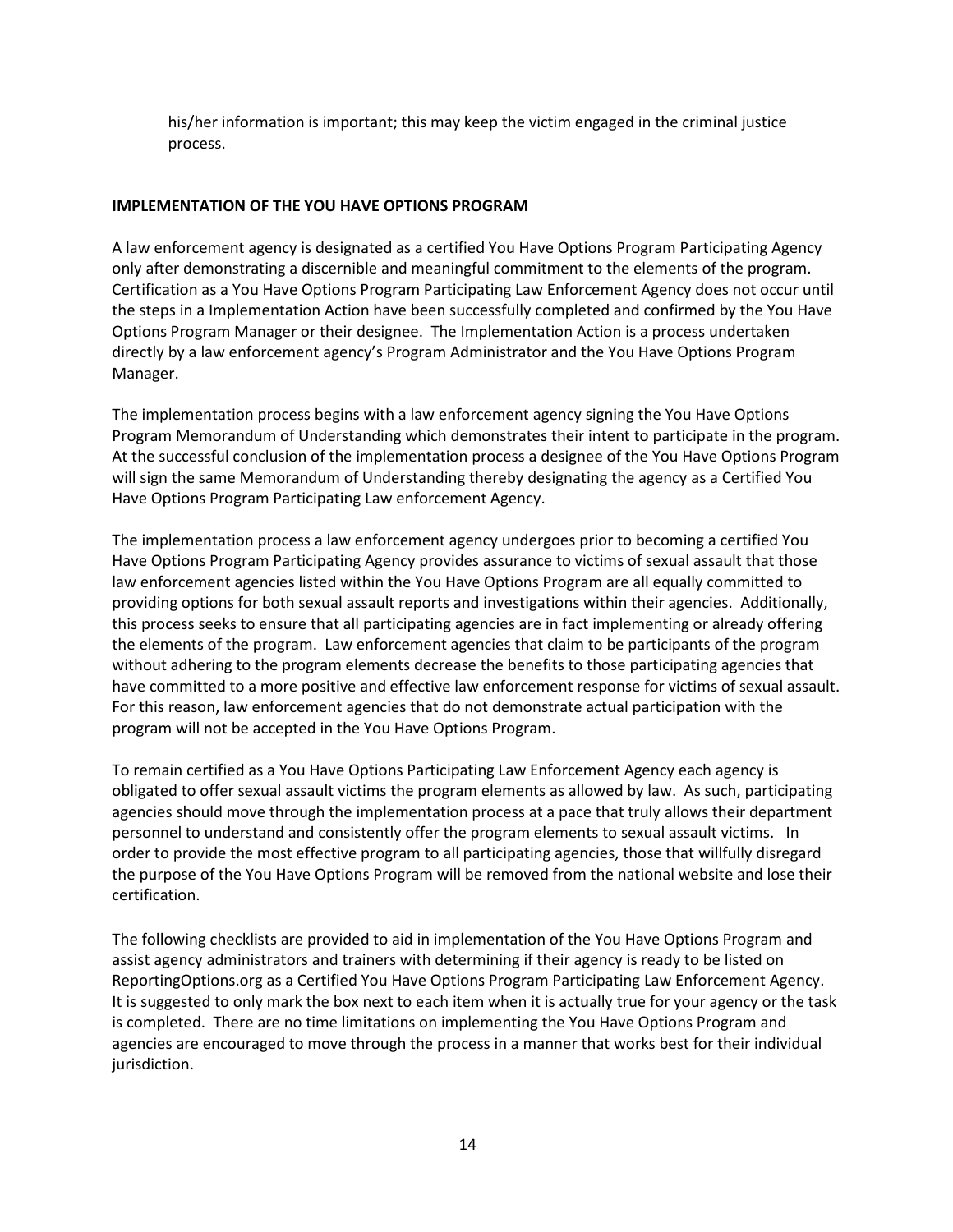### **PARTICIPATING AGENCY WEBSITE PAGE:**

- $\Box$  Picture of law enforcement agency for use at top of page
- $\Box$  Message from the participating agency's department head
- □ Online Report Form
- $\square$  Description of how to report by phone
- $\square$  Description of how to report in person
- $\Box$  Pictures depicting location of the participating agency
- $\square$  Pictures depicting room victim is likely to be interviewed in
- $\Box$  Community-based advocacy resources
- $\square$  Systems-based advocacy resources (police/office of prosecution/courts)
- $\square$  Sexual Assault Forensic Examination resources
- $\square$  Description of when information may not be kept confidential or private
- $\Box$  Link to law enforcement agency's website
- $\Box$  Listing of YHOP Administrators and Trainers
- □ Comment form

## **DATABASE**

- $\square$  Data will be gathered from each report/investigation of a sexual assault.
- $\square$  Enter minimum of 10 test reports prior to entering reportable data.
- $\Box$  Train personnel who will be completing hard copy forms.
- $\Box$  Train personnel who will be entering form information into database.
- $\square$  Provide four quarterly reports of data each year.

### **AGENCY KNOWLEDGE OF THE PROGRAM, 20 ELEMENTS and MOU:**

To provide the most uniform response participating agencies are strongly encouraged to provide training to the following agency personnel prior to being listed on ReportingOptions.org.

- □ Patrol Officers
- $\square$  Supervisors
- □ Training Officers (FTO/PTO)
- □ Agency-Based Advocacy
- $\Box$  Administration
- $\square$  Evidence Technicians
- $\Box$  Non-sworn personnel who may come in contact with sexual assault victims (front office/records/etc)
- □ Dispatch
- □ Reserve Officers
- □ Volunteers
- $\square$  Cadets

### **SUGGESTED COMMUNITY LOCATIONS TO EXTEND KNOWLEDGE OF THE PROGRAM:**

The following is a list of suggested locations to provide information on the You Have Options Program. Participating agencies are not expected to have provided education to those below prior to being listed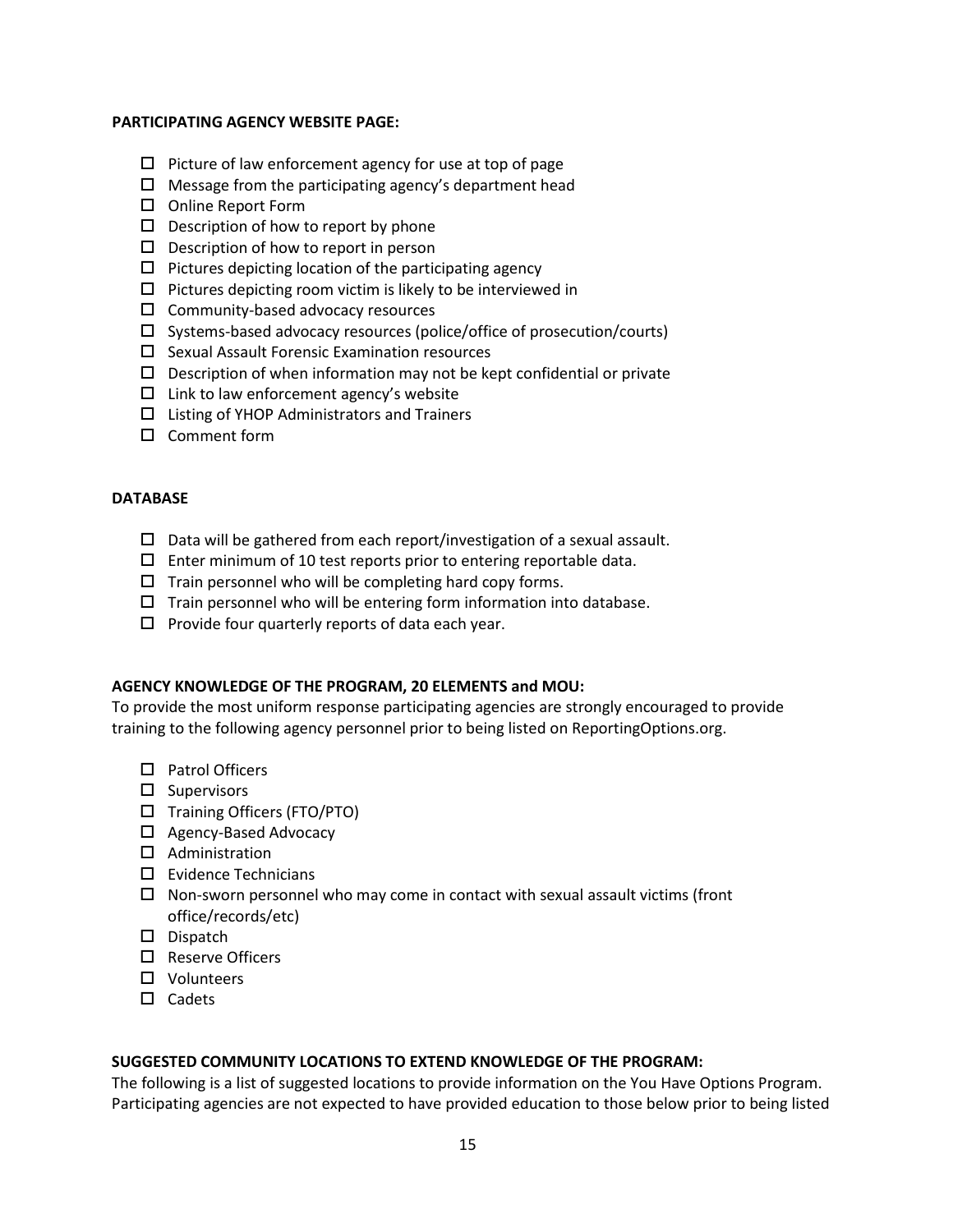on ReportingOptions.org and are instead encouraged to engage continually with these community partners as time allows. This list is not exhaustive of all community partners and is intended to generate ideas for outreach.

- City Council / Government
- $\Box$  Fire Department (paramedics may be first contact with an acute victim)
- □ College / Campus Environment
- $\Box$  Community-Based Advocacy
- $\Box$  Offices of Prosecution
- $\square$  Sexual Assault Nurse Examiners
- $\square$  Prosecution-Based Advocacy
- □ Court-Based Advocacy
- $\square$  Secondary Education Facilities
- $\Box$  Law Enforcement Agencies Sharing Jurisdictional Borders
- □ Media
- $\Box$  Urgent Care Facilities
- $\Box$  Hospitals
- $\Box$  Health Centers / Planned Parenthood
- $\Box$  Mental Health Facilities / Therapy Centers

**Information provided to sexual assault victims both on ReportingOptions.org and by participating agencies within their community shall be consistent and true for all participating agencies. To assist in that objective confirm the following is true for your agency:** 

### **ONLINE REPORT FORMS:**

- $\Box$  Online reports can be made by someone other than the victim.
- $\Box$  Online reports require no identifying information of the person completing the form.
- $\Box$  Online reports do not require any fields on the form to be completed.
- $\Box$  Online report content is consistent with other participating agency online report forms.
- $\Box$  Level of contact requested by the person submitting an online form shall be respected by the participating agency if allowed by law.
- $\Box$  If online report is submitted by someone other than the identified victim reasonable attempts to contact that victim prior to initiating any criminal investigation shall occur. If contact is made that victim's request regarding investigative procedures shall be respected if allowed by law.

### **WORKING WITH ADVOCACY:**

- $\Box$  An advocate may report on a victim's behalf and still have all shared information documented with a case number.
- $\Box$  Agency personnel who are likely to come in contact with sexual assault victims are able to provide information on available sexual assault advocacy services and sexual assault forensic examinations.
- $\Box$  Law enforcement officers will offer assistance in locating sexual assault advocacy services to every person reporting.
- $\Box$  Each victim's individual decision regarding advocacy services will be respected.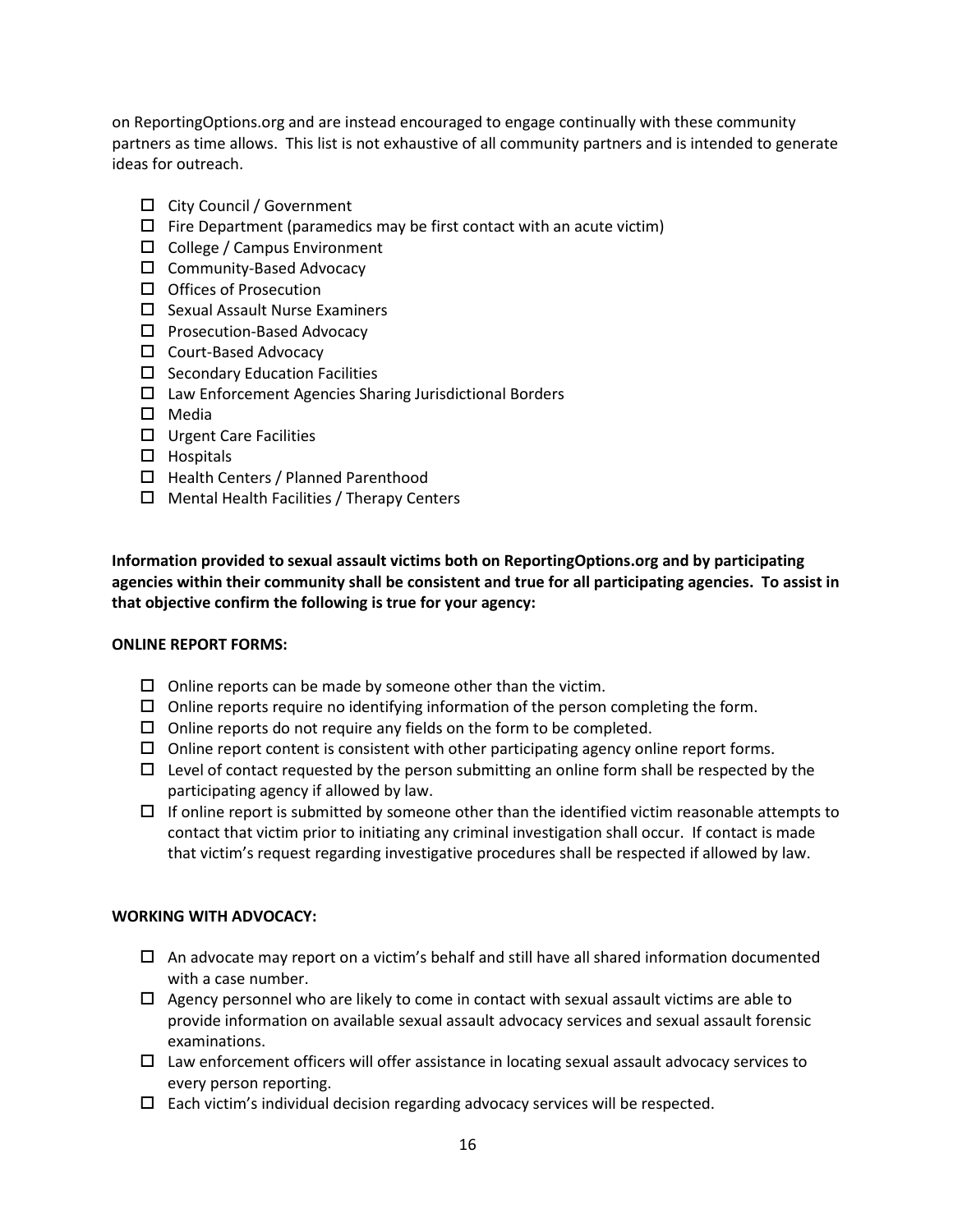- $\Box$  Additional confidentiality and victim safety concerns will be considered when contacting sexual assault advocacy, particularly in rural communities and/or in communities where the victim may personally know the advocate.
- $\Box$  When possible community-based and systems-based advocacy will be encouraged to attend department training related to the You Have Options Program.

## **CONFIDENTIALITY**

- $\Box$  A victim's right to keep the assault confidential will be respected. When legally permissible, no person (outside of a law enforcement agency) will be notified that the victim has reported without the victim's consent. This includes the interviewing of identified witnesses and perpetrators.
- $\Box$  If a person calls and states they would only like to speak with an officer to learn about options for reporting and does not want their identifying information documented in a report that request shall be respected if allowed by law.
- $\Box$  Investigators will make reasonable efforts to only initiate processes that will maintain the victim's requested level of confidentiality.
- $\Box$  Care will be taken to restrict information-sharing with any institution with Title IX mandated reporting requirements for sexual assault, unless the victim consents to the information dissemination after being informed of how the institution's Title IX policy may limit the victim's ability to remain confidential.
- $\Box$  When known, reasonable steps will be taken to inform sexual assault victims prior to a report being made when their requested level of confidentiality may not be legally permissible.
- $\Box$  Information with appropriate campus personnel regarding reported sexual violence related to that campus will be shared when that information does not impact the victim's requested level of confidentiality.
- $\Box$  Investigators shall make reasonable efforts to only initiate processes that will maintain the victim's requested level of confidentiality.

### **DOCUMENTATION:**

- $\Box$  Sexual assault information received from any of the reporting options shall be documented in written form and retained in a way that best preserves a victim's options and supports retrieval at a later date to aid in identifying serial sexual perpetration.
- $\Box$  If legally permissible, no report of sexual assault shall be purged or deleted from the agency's records system.
- $\Box$  All information received on a reported sexual assault shall be documented regardless of the apparent credibility of the reporter or apparent veracity of the information being provided.
- $\Box$  All online reports received, regardless of their veracity, are documented with a case number and include all details shared by the person completing the form.
- $\Box$  A person who reports a sexual assault outside the participating agency's jurisdiction shall still have the information provided documented in a "assist agency" report that is forwarded appropriately.
- $\Box$  Information obtained on an incident outside the current statute of limitations will be documented to assist in identifying serial sexual perpetration and/or in other investigations.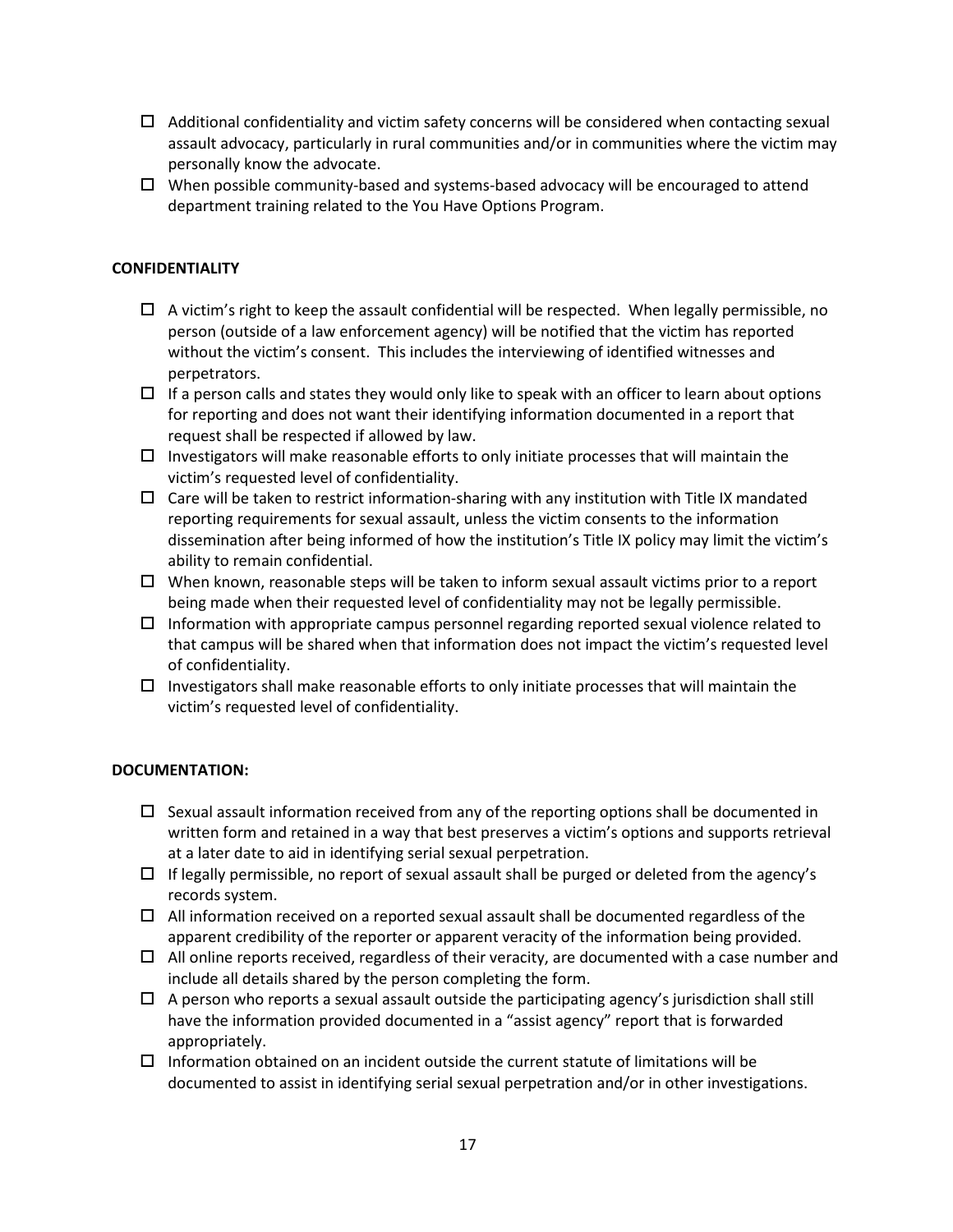- $\Box$  A person who reports in-person but declines to provide identifying information shall still have the information they provided documented with a case number and a report to include all details provided.
- $\Box$  Persons reported as sexual assault perpetrators will not be listed as a "suspect" unless all investigative processes have been completed or where investigative processes completed have shown probable cause to believe the crime reported occurred.
- $\Box$  A reported perpetrator's known biographical information, such as a name and birth date, shall be included in a report (with assigned case number) to aid in identifying serial perpetration.
- $\Box$  A report of sexual assault without an identified victim (ie anonymous online report, anonymous in-person report, third-party report with no victim contact) will not be classified as a sexual assault report for purposes of UCR data.
- $\Box$  A report of sexual assault with an identified victim or a report of sexual assault with an unidentified victim and evidence collection or other corroborative information (anonymous SAFE kit, witness statement) shall be documented as a sexual assault report for purposes of UCR data regardless of the apparent veracity of the report.
- $\Box$  Victim statements will be documented in a manner best allowing for an accurate record of the victim's exact statements, not a synopsis of the interviewer's perception of what was said. With a victim's consent, all victim interviews will be audio and/or video recorded.
- $\Box$  Criminal investigations that do not result in arrest or referral to an office of prosecution will be classified as "inactive", or the individual agency's equivalent, unless found baseless or false, allowing for the investigation to be re-opened in the future at a victim's request and/or if additional information is discovered.
- $\Box$  No victim will be listed as "uncooperative" if they choose to disengage from the reporting/investigative process.

### **VICTIM INTERACTION**

- $\Box$  Priority will be given to medical and advocacy resources for every victim who reports a sexual assault, regardless of their decision to prosecute the offender and/or choice to assist law enforcement with an investigation.
- $\Box$  A victim may be accompanied by a sexual assault advocate or other appropriate support person during all phases of the reporting process and criminal investigation.
- $\Box$  A clear explanation will be provided to a victim if his/her selected support person is not appropriate, such as a person who was a witness to the assault.
- $\Box$  Investigating officers shall respect the decision of the reporter and not initiate in-person contact unless requested.
- $\Box$  Any person may speak with a police officer and ask questions about their options for reporting a sexual assault without being required to provide identifying or incident information.
- $\Box$  A clear explanation of the reporting process and/or investigative procedures will be provided by a law enforcement officer if requested by the victim.
- $\Box$  When making a report there is no requirement to meet in person with a law enforcement officer.
- $\Box$  A victim may choose to have a sexual assault advocate report on their behalf.
- $\Box$  Reasonable efforts will be made to allow the victim or other reporting party control over the location, time and date where their initial report is made to law enforcement.
- $\Box$  If accommodations are unable to be made as requested by a victim or reporting party, a clear explanation as to why will be provided by the law enforcement officer.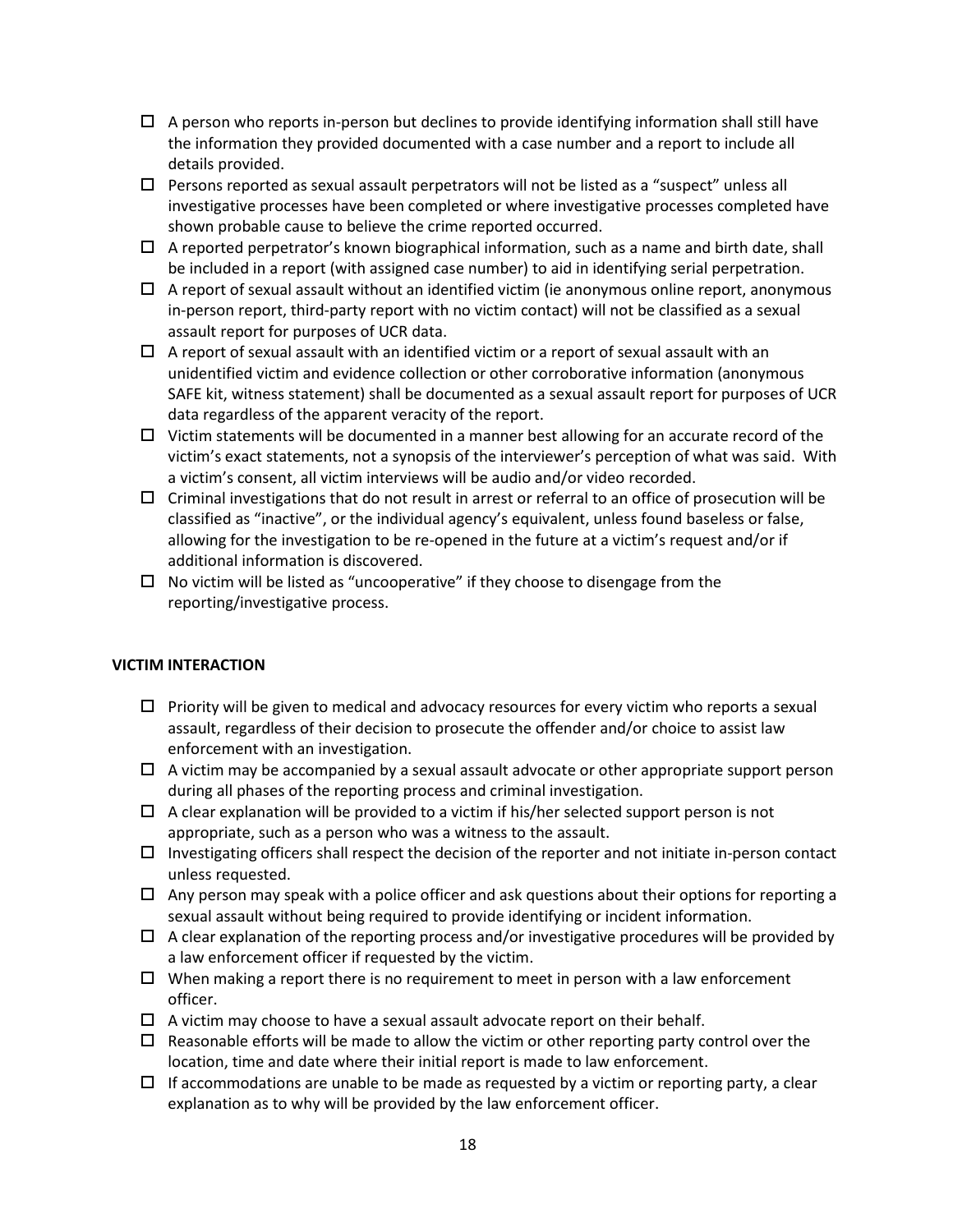- $\Box$  A victim or other reporting party may provide as much, or as little, information as they choose with no time limitations or restrictions on when the information is given to law enforcement.
- $\Box$  A victim, or other reporting party, may end an interview with law enforcement at any time without having to provide a reason.
- $\Box$  After making a report, a victim or other reporting party will not be pressured to participate in a criminal investigation.
- $\Box$  Reasonable efforts will be made to meet the needs of the victim and address any barriers the victim faces in providing information to law enforcement during the reporting process.
- $\Box$  Agency personnel are encouraged to work with community partners to address barriers victims may face when reporting and participating in an investigation. (financial / medical / mental health, etc)
- $\Box$  Officers will attempt to view the reporting process from the victim's perspective and not assume what barriers a victim faces when reporting sexual assault.
- $\Box$  A sexual assault victim may change from a Information Only report to a Partial or Complete Investigation at any time.
- $\Box$  A sexual assault victim may initially request a Complete Investigation and change to a Partial Investigation at any time prior to the conclusion of all investigative processes.
- $\Box$  Victims of sexual assault are encouraged to report even if they never intend to pursue criminal charges against the person who assaulted them.
- $\Box$  Law enforcement officers will conduct victim interviews in a trauma-informed manner, specifically utilizing the techniques of the Forensic Experiential Trauma Interview.
- $\Box$  A victim's safety, cognitive impairment and mental health will be taken into consideration prior to any interview.
- $\Box$  Reasonable efforts will be made to limit the number of times a victim is interviewed regarding the assault.
- $\Box$  When reasonably possible, investigative strategies conducted by the investigating officer shall be discussed with the victim prior to their execution.
- $\Box$  Investigators will collaborate with victims during the investigative process and respect a victim's right to request certain investigative steps not be conducted.
- $\Box$  Investigating officers will keep victims of sexual assault informed regarding the status of the investigation.
- $\Box$  Investigating officers shall offer options and not advice or directives.
- $\Box$  Officers will not tell a victim that they should cooperate with an investigation in order to prevent the sexual offender from assaulting others.
- $\Box$  An environment in which victims of sexual assault are not judged or blamed for their assault and instead are treated with dignity, sensitivity and courtesy will be promoted within the agency.
- $\Box$  A victim reporting an incident outside of the agency's jurisdiction will be directly assisted with reporting to the appropriate agency and not just told they need to go somewhere else to report.

### **INVESTIGATIONS / INQUIRY INTO SERIAL SEXUAL ASSAULT (ISSA)**

- $\Box$  Every reported perpetrator will have a CCH completed on them if enough identifying information is available.
- $\Box$  Reasonable attempts will be made to identify serial sexual perpetration for each reported perpetrator including, but not limited to, initiating an offline NCIC search with available identifying information and requesting records from law enforcement agencies revealed to have contact with the reported perpetrator.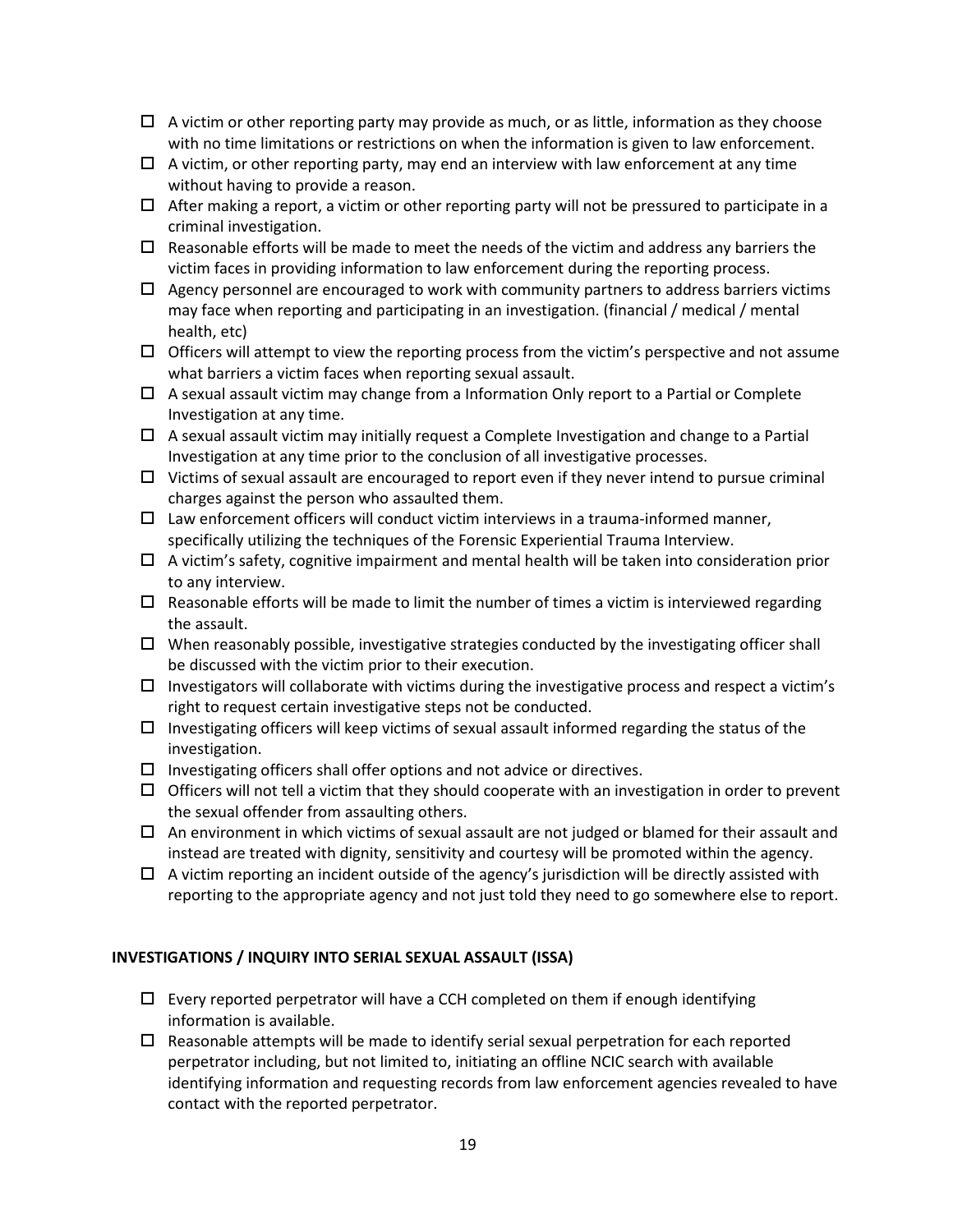- $\Box$  Focus will be on how a suspect made the victim vulnerable, accessible and appear to lack credibility and identifying those who can corroborate that behavior.
- $\Box$  Reasonable attempts will be made to identify witnesses to the victim's and suspect's behavior prior to and after the assault.
- $\Box$  Criminal investigations will be conducted at a pace set by the victim, not the law enforcement officer.
- $\Box$  At a victim's request, reasonable efforts will be made to collect and store evidence regardless of the victim's decision on whether to proceed with charges or participate in a Complete Investigation.
- $\Box$  A victim may disengage from a criminal investigation at any time prior to an arrest being made or the case being referred to an office of prosecution. There is no requirement that an explanation be given by the victim to law enforcement.
- $\Box$  If legally permissible and probable cause exists for a crime, no arrest or referral to an office of prosecution will occur without the consent of the victim.
- $\Box$  Investigating officers will view the sexual assault incident and any additional relating factors from the victim's perspective and circumstances instead of their own.
- $\Box$  Officers tasked with investigating sexual assault offenses have an understanding of barriers to reporting.
- $\Box$  Officers tasked with investigating sexual assault offenses have an understanding of using the language of non-consensual sex in report writing.
- $\Box$  Officers tasked with investigating sexual assault offenses have an understanding of increased barriers faced by marginalized populations.
- $\Box$  Officers tasked with investigating sexual assault offenses have an understanding of the reasons victims provide false information.
- $\Box$  Officers tasked with investigating sexual assault offenses have an understanding of the reality of false reporting.
- $\Box$  Officers tasked with investigating sexual assault offenses have an understanding of traumainformed victim interviewing, specifically the Forensic Experiential Trauma Interview.
- $\Box$  Officers tasked with investigating sexual assault offenses have an understanding of the impact of Title IX on victim confidentiality.
- $\Box$  Officers tasked with investigating sexual assault offenses have an understanding of sexual assault investigative strategies.
- $\Box$  Officers tasked with investigating sexual assault offenses have an understanding of sexual assault dynamics.
- $\Box$  Officers tasked with investigating sexual assault offenses have an understanding of serial sexual assault perpetration.
- $\Box$  Sexual assault victims will not be asked or required to undergo a polygraph examination as a condition for proceeding with the investigation of the crime.
- $\Box$  No victim will be arrested for filing a false report without evidence beyond a recantation to support the false report charge.
- $\Box$  No victim will be required to sign a waiver stating they do not want to participate in an investigation.

### **IMPLEMENTATION QUESTIONS TO CONSIDER FOR YOUR AGENCY:**

The following questions are intended to assist your agency's YHOP Administrator(s) and Trainer(s) with anticipating potential questions and concerns that arise when implementing the You Have Options Program. Being prepared for and knowing the answer to these questions will aid with successful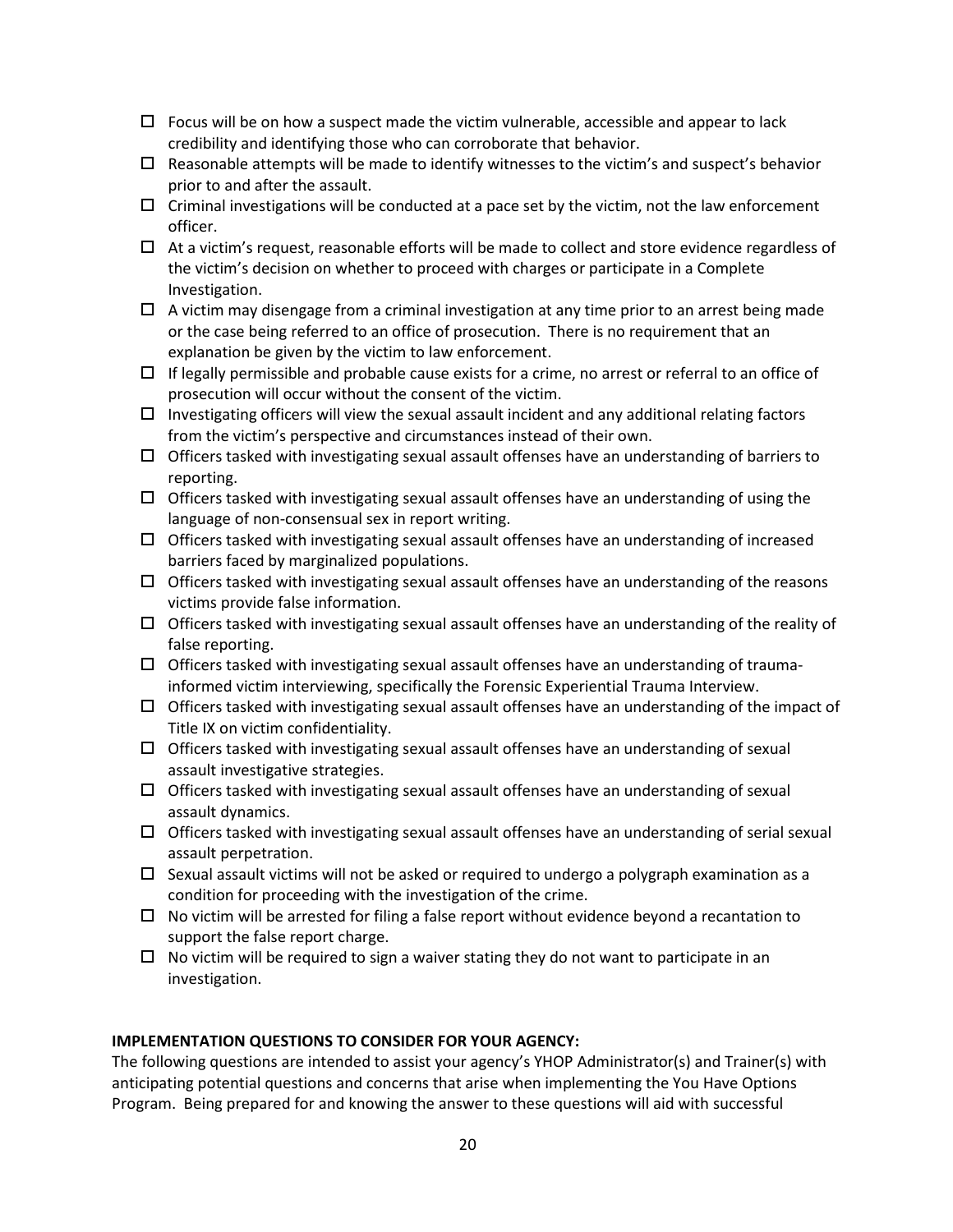implementation of the program, concerns that emerge within the agency and questions posed to the agency by the media and community. Suggested responses and advice related to the question can be found on www.ReportingOptions.org or by contacting the Program Manager.

- $\Box$  What are the barriers to implementing YHOP in your agency?
- $\Box$  What are barriers to your agency increasing sexual assault reporting?
- $\Box$  What are barriers to your agency increasing the identification of serial sexual offenders?
- $\Box$  What concerns does your agency have regarding funding the program?
- $\Box$  Currently, how does your agency respond to a victim under the age of 18 who reports a sexual assault?
- $\Box$  If someone reported being sexually assaulted by their current or former intimate partner how would that affect the YHOP program elements being offered in your department?
- $\Box$  What would be an example of a significant threat to public safety that would affect the YHOP program elements being offered in your department?
- $\Box$  What will the response be to a victim who requests to speak to a female officer/detective?
- $\Box$  What will the response be to a victim who does not want to be interviewed at the police department?
- $\Box$  What will be your agency personnel's response if a victim reported a police officer as a suspect but did not want to participate in a complete investigation?
- $\Box$  Does your agency receive reports of sexual assault via a dispatch center in a way that could trigger a Title IX investigation at an agency other than your own? (campus law enforcement on the same frequency)
- $\Box$  Does your agency share information with a military organization that would impact a victim's requested level of confidentiality?
- $\Box$  Would community-based advocacy agencies providing services to victims within your jurisdiction feel comfortable referring victims to your agency?
- $\Box$  Would your agency's personnel be able to explain the terms victim-centered and offenderfocused in connection with the You Have Options Program?
- $\Box$  Would your agency's personnel be able to explain common myths and misconceptions regarding sexual assault?
- $\Box$  Would your agency's personnel be able to explain common myths and misconceptions regarding sexual assault perpetrators?
- $\Box$  Would your agency's personnel be able to explain the difference between a Information Only Report, Partial Investigation and Complete Investigation?
- $\Box$  What community education will your agency provide regarding the importance of sexual assault reporting and the reality of sexual assault perpetration?
- $\Box$  How will your agency educate the community on why an increase in the number of sexual assault reports should be viewed as a reflection of a more accurate picture of victimization?
- $\Box$  Do the agency personnel providing community education know how to speak about risk reduction strategies in a way that focuses on the offender's responsibility instead of the victim's behavior?
- $\Box$  What would your agency personnel do if corroboration/probable cause existed that a person had false reported a sexual assault but not provided any information about a perpetrator?